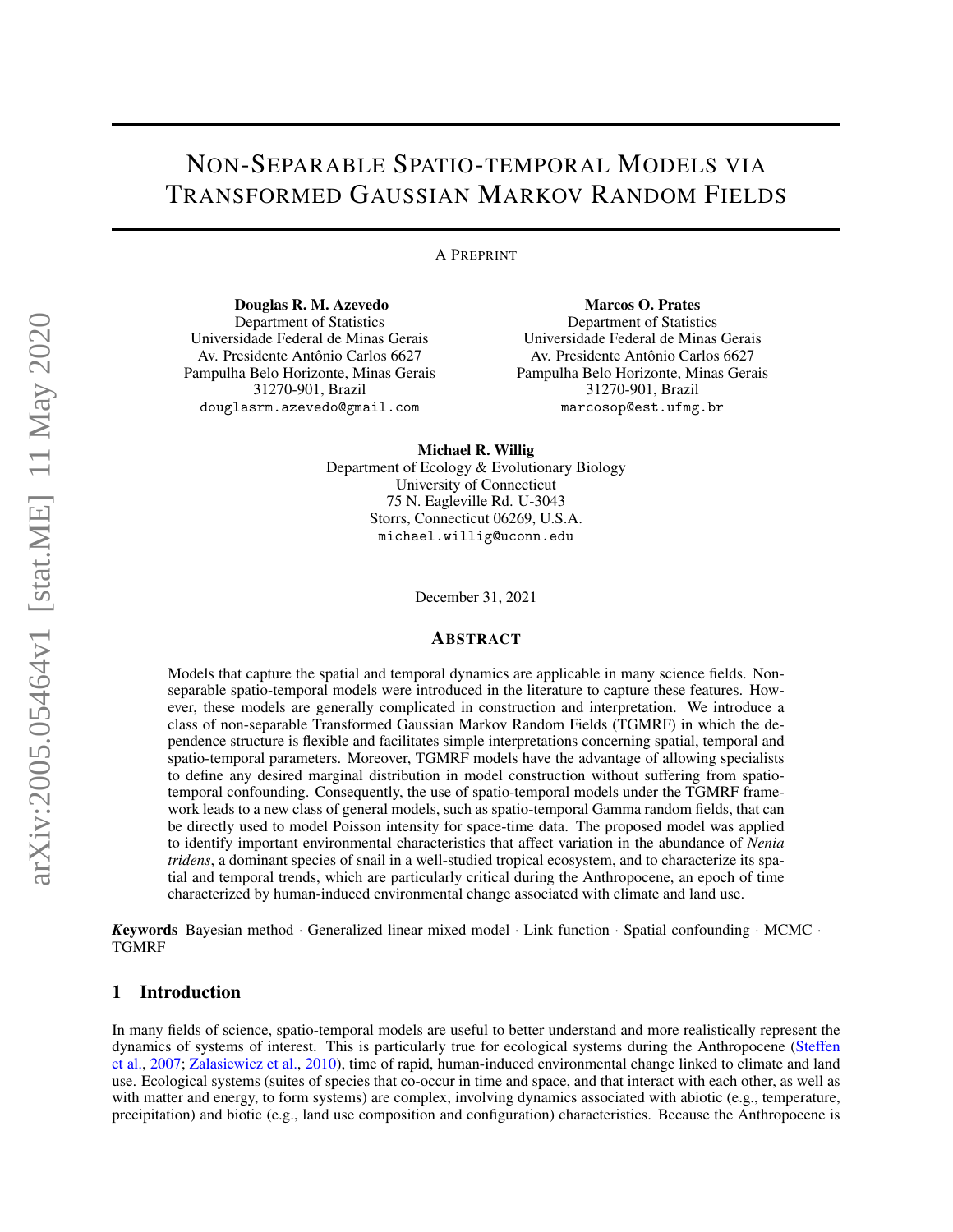characterized by unprecedented rates of change, it is important to understand and predict spatio-temporal dynamics of populations that can inform management and policy with the ultimate goal of reducing the likelihood of species extinction and consequent loss of ecosystem services that are essential for human well being. The urgency of the situation is reflected in recent suggestions that the planet is now entering its sixth major extinction period as well as in the controversy surrounding the announcement of biological armageddon [\(Lister and Garcia,](#page-13-1) [2018,](#page-13-1) [2019;](#page-13-2) [Schowalter](#page-13-3) [et al.,](#page-13-3) [2019;](#page-13-3) [Willig et al.,](#page-13-4) [2019\)](#page-13-4).

Generalized Linear Mixed Models (GLMM, [Breslow and Clayton,](#page-12-0) [1993\)](#page-12-0) represent a flexible class of models that are capable of accommodating random effects simply. In this class of models, it is necessary to choose an appropriate link function to model the conditional mean with covariates and random effects. Transformed Gaussian Markov Random Fields (TGMRF, [Prates et al.,](#page-13-5) [2015\)](#page-13-5) appear as an effective tool for modeling spatial data. In this approach, it is possible to directly choose the distribution of the conditional mean, including, covariates, and to define the desired spatial structure. Unlike traditional GLMMs it is not necessary to define an appropriate link function, which in some models, can be difficult to interpret. Moreover, TGMRF's do not suffer from spatial confounding [\(Reich et al.,](#page-13-6) [2006;](#page-13-6) [Hodges and Reich,](#page-12-1) [2010;](#page-12-1) [Hughes and Haran,](#page-12-2) [2013;](#page-12-2) [Hanks et al.,](#page-12-3) [2015;](#page-12-3) [Thaden and Kneib,](#page-13-7) [2018;](#page-13-7) [Prates et al.,](#page-13-8) [2019\)](#page-13-8) because of its copula-based structure [\(Hughes,](#page-12-4) [2015;](#page-12-4) [Prates et al.,](#page-13-5) [2015\)](#page-13-5).

A simple way to include spatial dependence in statistical models is to use spatially structured random effects. For areal data, the most common spatial structure is the Conditional Autoregressive model (CAR, [Besag,](#page-12-5) [1974\)](#page-12-5). CAR models are useful for fitting spatial data but their structure is not directly applied to multivariate problems. Multivariate Conditional Autoregressive models (MCAR, [Gelfand and Vounatsou,](#page-12-6) [2003;](#page-12-6) [Carlin and Banerjee,](#page-12-7) [2003;](#page-12-7) [Jin et al.,](#page-13-9) [2005,](#page-13-9) [2007\)](#page-12-8) were proposed to extend CAR models when multiple variables are observed in the same space. The idea is to control for the correlation structure between variables. [Sain et al.](#page-13-10) [\(2011\)](#page-13-10) and [Rodrigues](#page-13-11) [\(2012\)](#page-13-11) presented an alternative way to define the cross-correlation between regions and variables.

In this paper, we propose a non-separable, flexible and interpretable multivariate dependence structure and an extension of TGMRFs to multivariate problems. In particular, we define a new model from a spatio-temporal perspective. This new formulation allows a clear and direct interpretation of the contributions of spatial, temporal and spatiotemporal components. In addition, the proposed model prevents spatio-temporal confounding via a copula structure that guarantees the separation of fixed and random effects by construction. This is a clear advantage because, to the best of our knowledge, the literature does not consider how spatio-temporal random effects might confound fixed effects estimates, and no solutions to this problem have been proposed.

We leverage a long-term (17 years) ecological study [\(Bloch and Willig,](#page-12-9) [2006;](#page-12-9) [Willig et al.,](#page-14-1) [1998,](#page-14-1) [2007,](#page-13-12) [2014\)](#page-13-13) to illustrate the utility of our multivariate TGMRF approach. More specifically, we construct and interpret spatio-temporal models for counts of *Nenia tridens*, an abundant species of snails, that dominates the gastropod fauna in forests of Puerto Rico. This is particularly relevant because these ecosystems are disturbance-mediated: the mapping of environmental characteristics onto geographic space changes over time in response to climatic events (e.g., cyclonic storms and droughts) and subsequent secondary succession, with consequences to the abundance and distribution of resident species. Fortunately, spatially explicit data are available for counts of species as well as for habitat characteristics that are known to influence abundance over time.

Section [2](#page-1-0) highlights the ecological relevance and importance of the data. Section [3](#page-2-0) summarizes several multivariate dependence structures in the literature as well as introducing a new proposal. Moreover, the utility of the new proposal is emphasized within an integrated discussion of existing formulations. The TGMRF formulation for the spatiotemporal setting and how inference is performed are presented in Section [4.](#page-6-0) A detailed simulation study about the proposed method is presented in Section [5.](#page-8-0) Section [6](#page-9-0) revisits the ecological application showing the empirical and modeled results. A final conclusion and discussion are presented in Section [7.](#page-11-0)

# <span id="page-1-0"></span>2 Ecological characteristics

Gastropods (snails and slugs) are the second-most species-rich group of animals in the world (Prié, [2019\)](#page-13-14). They are ubiquitous heterotrophs (decomposers) and provide essential ecosystem functions associated with energy flow and nutrient cycling [\(Mason,](#page-13-15) [1970;](#page-13-15) [Prather et al.,](#page-13-16) [2013\)](#page-13-16). Previous research has documented their habitat associations and responses to disturbances such as tree-fall gaps [\(Alvarez and Willig,](#page-12-10) [1993\)](#page-12-10), hurricanes [\(Willig and Camilo,](#page-13-17) [1991;](#page-13-17) [Secrest et al.,](#page-13-18) [1996;](#page-13-18) [Prates et al.,](#page-13-19) [2011\)](#page-13-19), and previous land-use history [\(Willig et al.,](#page-14-1) [1998\)](#page-14-1) in the Luquillo Experimental Forest of Puerto Rico. Thus gastropods represent an ideal taxonomy considered as an illustrative case for modeling spatio-temporal demographics in a changing environmental context. Moreover, *Nenia tridens* is one of the most numerically dominant gastropods on the Luquillo Forest Dynamics Plot (LFDP), and has a heterogeneous spatial distribution, making it of particular ecological importance [\(Willig et al.,](#page-14-1) [1998;](#page-14-1) [Bloch and Willig,](#page-12-9) [2006\)](#page-12-9).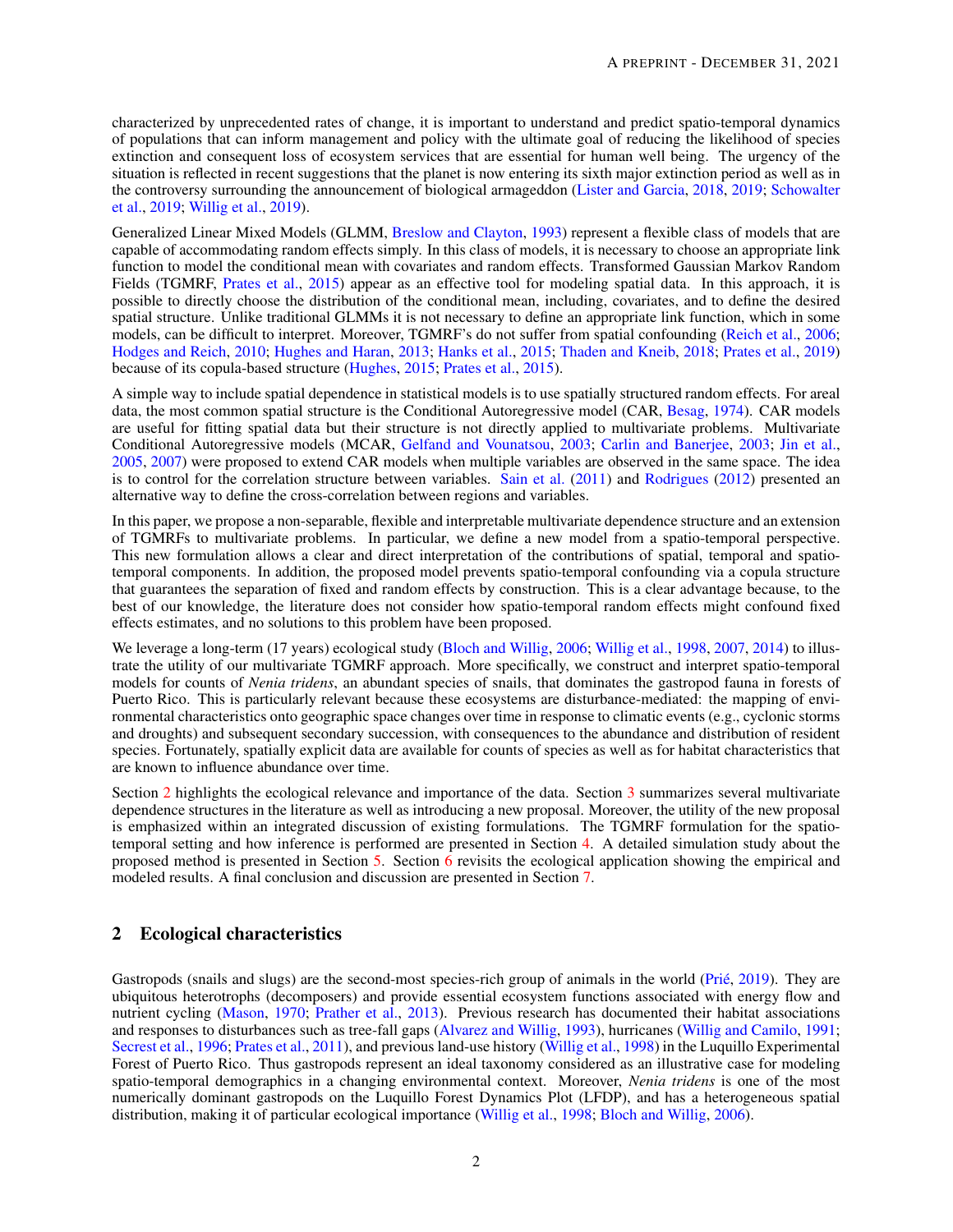<span id="page-2-1"></span>

Figure 1: Graphic representation of the spatial distribution of counts of *Nenia tridens* and on the sampling lattice for each of 5 illustrative years. Circles represent counts; Grey line represents the neighborhood structure adopted.

Between 2000 and 2017, data on counts (minimum known alive) of *Nenia tridens* were quantified on the LFDP were obtained for the tabonuco forest, see Figure [1.](#page-2-1) The LFDP is a 16ha rectilinear grid that comprises an 8 x 5 lattice of 40 points (circles of 3m radius), with 60m spacing between adjacent points [\(Willig et al.,](#page-14-1) [1998\)](#page-14-1). A suite of covariates characterized each of the 40 points and represent habitat characteristics. Some varied in space but not time: Elevation (meters above sea level) and slope (inclination of land in degrees). As a consequence of disturbance and succession, others varied in space and time: density of vegetation (foliar intercepts by plant species, regardless of species identity, in the understory), density of Sierra Palm (foliar intercepts by *Prestoea acuminata* in the understory), litter cover (ordinal representation of amount of litter on the forest floor, from 0-2), and canopy openness (estimate of penetration of light to forest understory). To avoid computational problems, all covariates were centered and scaled so that interpretations involve deviations from the mean. In Section [6](#page-9-0) we use this dataset to illustrate our methodology and the dependence structure in the space-time context.

# <span id="page-2-0"></span>3 Dependence structure

Random variables observed in different regions of space are common in a variety of disciplines and there are many ways to model the spatial dependence among these observations. For areal data, when observations represent a welldefined region, the most traditional model used to capture spatial dependence is the CAR model. In a multivariate context, there is no such agreement in a "traditional" model but the MCAR model represents a natural extension of the CAR model. An advantage of MCAR models is to have non-separable dependence structures being a more realistic way to model the relationship between multiple outcomes in a spatial domain in comparison to separable models [\(Rodrigues and Diggle,](#page-13-20) [2010\)](#page-13-20). However, its covariance structure is not simple and does not provide an intuitive interpretation regarding the conditional mean and variance of the prior model.

## 3.1 Conditional Autoregressive

The CAR model is commonly used to model areal data, with each region is represented by one observation. Let  $Y_1,\ldots,Y_n$  be a random variable in n regions and let  $\Theta=(\theta_1,\ldots,\theta_n)^T$  be random effects with zero mean related to the  $n$  regions. The CAR model is specified by the following conditional distributions

$$
(\theta_i|\theta_{-i}) \sim N\left(\sum_{j\sim i} b_{ij}\theta_j, \tau_i^2\right),\,
$$

where  $\theta_{-i}$  represents the vector  $\Theta$  without the *i*-th element,  $b_{ij}$  is a weight that relates the random effects of regions *i* and j, and j ∼ i indicates that region j is a neighbor of region i. By Brook's Lemma [\(Brook,](#page-12-11) [1964\)](#page-12-11) one can show that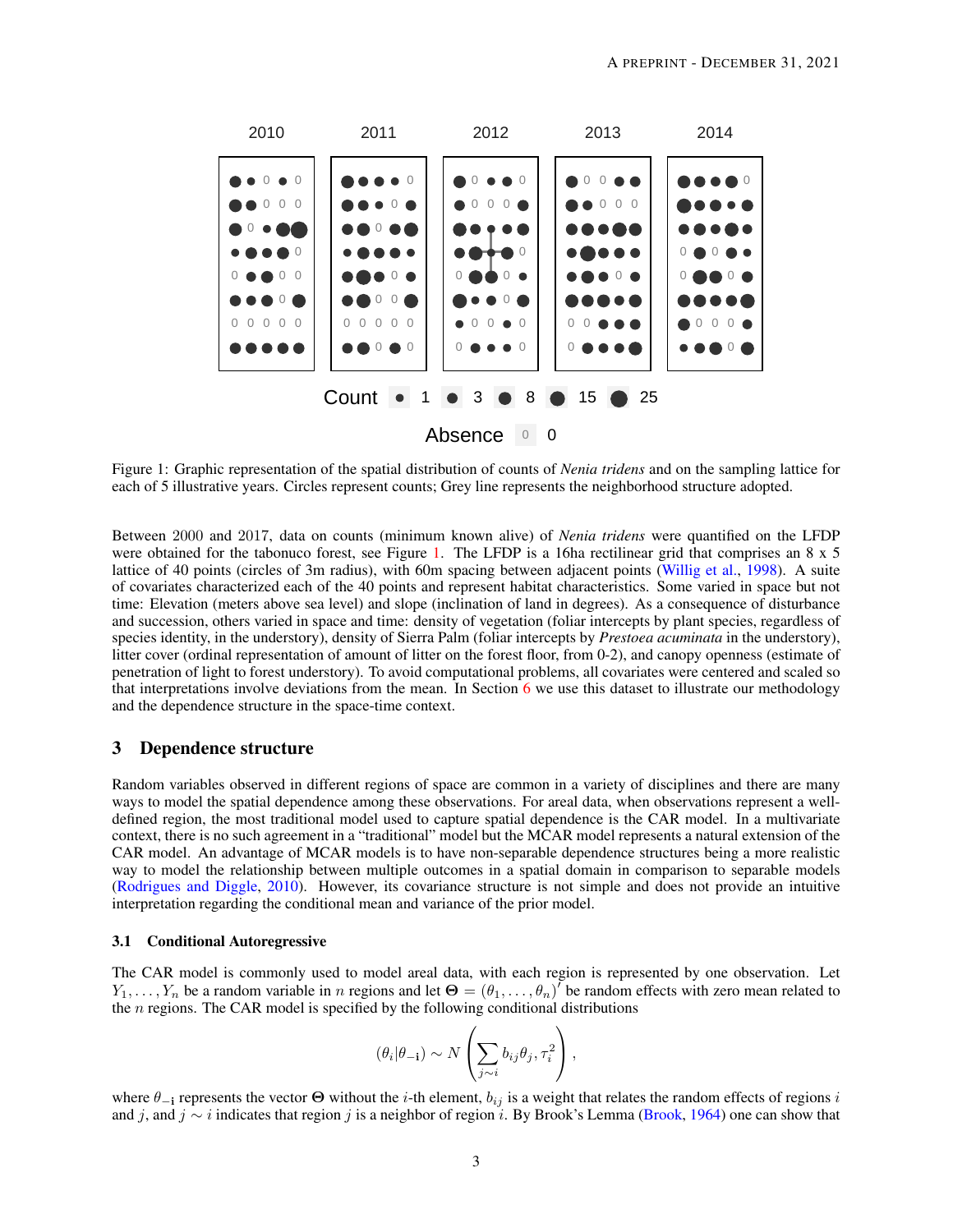the joint distribution of  $\mathbf{\Theta} = (\theta_1, \dots, \theta_n)'$  is

<span id="page-3-0"></span>
$$
\pi(\mathbf{\Theta}) \propto \exp\left\{-\frac{1}{2}\mathbf{\Theta}' \mathbf{D}^{-1} \left(\mathbf{I}_{\mathbf{n}} - \mathbf{B}\right) \mathbf{\Theta}\right\},\tag{1}
$$

where **D** is a diagonal matrix with entries  $\tau_i^2$ ,  $i = 1, ..., n$  and **B** is a  $n \times n$  matrix with values  $b_{ij}$ .

Equation [\(1\)](#page-3-0) resembles the kernel of a multivariate Gaussian distribution with mean 0 and covariance structure  $\Sigma$  =  $(I_n - B)^{-1}$  D. Nevertheless, it is necessary to guarantee symmetry and the positive definiteness of  $\Sigma$  for Equation [\(1\)](#page-3-0) to represent a valid Gaussian distribution.

To guarantee symmetry, **B** must be such that  $\frac{b_{ij}}{\tau_i} = \frac{b_{ji}}{\tau_j}$  $\frac{\partial y_i}{\partial \tau_j}$   $\forall i, j$ . A common way to guarantee symmetry is by defining an adjacency matrix W where  $w_{ij} \neq 0$  if and only if  $j \sim i$ . Thus, W comprises zeros and ones, where 1 indicates that areas i and j are neighbors, and 0 represent regions that are not considered neighbors. Next, define  $b_{ij} = \frac{w_{ij}}{w_{ij}}$  $\frac{w_{ij}}{w_{i+}}$ , where  $w_{i+}$  is the sum of the elements of the *i*th row of matrix W, that means,  $w_{i+}$  is the number of neighbors of region *i*. And, finally, define that the marginal variance at each region is given by  $\tau_i^2 = \frac{\tau^2}{w_i}$  $\frac{\tau^-}{w_{i+}}.$ 

In this formulation,  $\Sigma^{-1} = \frac{1}{\tau^2} (\mathbf{D_w} - \mathbf{W})$ , where  $\mathbf{D_w}$  is a diagonal matrix with values  $w_{i+}$ . This assumption only guarantees that  $\Sigma^{-1}$  is symmetric, but, it is not necessarily positive definite, and so, have no proper joint distribution. This formulation of the CAR model is known as Intrinsic Conditional Autoregressive model (ICAR) and will be denoted as CAR(1,  $\tau^2$ ).

One can make the previous formulation proper by representing  $\Sigma^{-1} = \frac{1}{\tau^2} (\mathbf{D_w} - \rho \mathbf{W})$ , where  $\rho \in (\lambda_{min}^{-1}, \lambda_{max}^{-1})$ and  $\lambda_{min}$  and  $\lambda_{max}$  are the smallest and largest eigenvalues of  $\mathbf{D}_{\mathbf{w}}^{\frac{1}{2}}\mathbf{W}\mathbf{D}_{\mathbf{w}}^{\frac{1}{2}}$ , respectively [\(Banerjee et al.,](#page-12-12) [2014\)](#page-12-12). This configuration will be denoted as CAR( $\rho$ ,  $\tau^2$ ), where  $\rho$  is a spatial dependence parameter.

## 3.2 Multivariate Conditional Autoregressive

A straightforward extension of the CAR model occurs when more than one dependent variable is observed over the same region. This family of multivariate models is known as Multivariate Conditional Autoregressive models (MCAR, [Gelfand and Vounatsou,](#page-12-6) [2003\)](#page-12-6).

Let n be the number of regions of interest and p the number of variables observed. Define  $Y_1$  and  $\Theta_1$  a vector of observations and spatial random effects respectively ordered by region, then

$$
\mathbf{Y_1} = (Y_{11}, Y_{12}, \dots, Y_{1p}, Y_{21}, \dots, Y_{2p}, \dots, Y_{n1}, \dots, Y_{np}), \mathbf{\Theta_1} = (\theta_{11}, \theta_{12}, \dots, \theta_{1p}, \theta_{21}, \dots, \theta_{2p}, \dots, \theta_{np}).
$$

Now define  $Y_2$  an observation vector and  $\Theta_2$  a spatial random effect sorted by variable, thus

$$
\mathbf{Y_2} = (Y_{11}, Y_{21}, \dots, Y_{n1}, Y_{12}, \dots, Y_{n2}, \dots, Y_{1p} \dots, Y_{np}),
$$
  
\n
$$
\mathbf{\Theta_2} = (\theta_{11}, \theta_{21}, \dots, \theta_{n1}, \theta_{12}, \dots, \theta_{n2}, \dots, \theta_{np}).
$$

Generally, the MCAR model can be defined by conditional distributions for  $\theta_{ij}$  as

$$
(\theta_{ij}|\theta_{-ij}) \sim N_{np}\left(\sum_{k,l\sim i,j} b_{ij,kl}\theta_j, \tau_{ij}\right),
$$

where  $ij \sim kl$  are defined as the neighbors of a variable j in region i with a variable l in region k. Applying Brook's Lemma, it is possible to calculate the joint distribution of  $\theta$  as

<span id="page-3-1"></span>
$$
\Pi(\mathbf{\Theta}) \propto \exp\left\{-\frac{1}{2}\mathbf{\Theta}'\mathbf{Q}\mathbf{\Theta}\right\},\tag{2}
$$

with  $q_{ij,kl} = \frac{-b_{ij,kl}}{\tau_{ij}}$  $\frac{p_{i,j,kl}}{\tau_{i,j}}$ . Therefore, as in the univariate case, it is necessary to guarantee that **Q** is symmetric and positive definite. Different choices of the coefficients  $b_{ij,kl}$  and  $\tau_{ij}$  determine the methodologies that are available from the literature.

Given the general representation of Equation [\(2\)](#page-3-1), an alternative way of interpreting and understanding the multivariate distribution is considering its conditional mean

<span id="page-3-2"></span>
$$
E(\theta_{ij}|\theta_{-\{ij\}}) = \underbrace{\sum_{k \neq i} b_{ij,kj} \theta_{kj}}_{A} + \underbrace{\sum_{l \neq j} b_{ij,il} \theta_{il}}_{B} + \underbrace{\sum_{k,l \neq i,j} b_{ij,kl} \theta_{kl}}_{C},
$$
\n(3)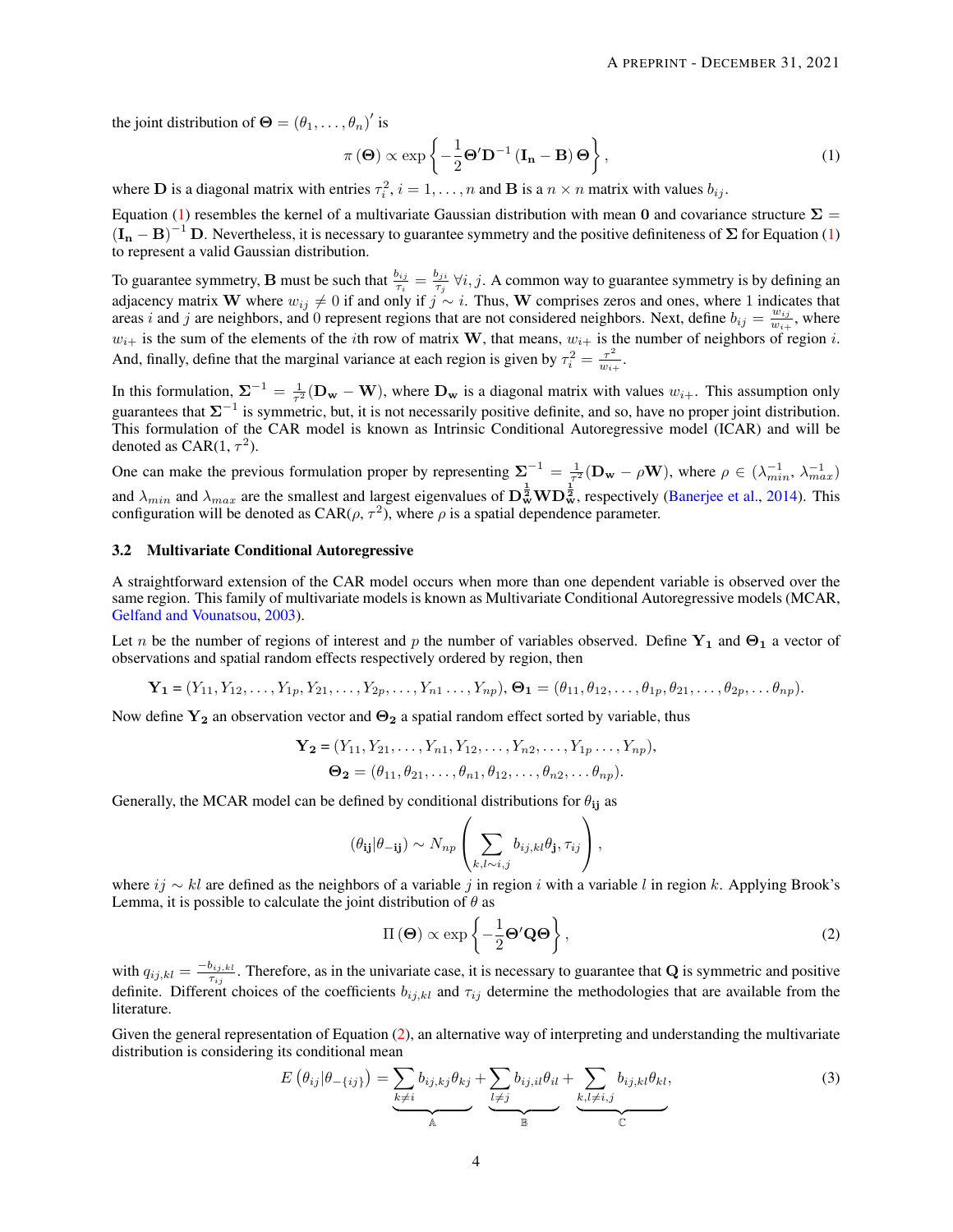and conditional variance

<span id="page-4-1"></span>
$$
Var\left(\theta_{ij}|\theta_{-\{ij\}}\right) = \tau_{ij}^2,\tag{4}
$$

where  $b_{i,j,kl}$  is the associated weights of regions i and k according to variable j and l. This representation allows for a direct interpretation of the sums  $A$ ,  $B$ , and  $C$  in Equation [\(3\)](#page-3-2): A measures the dependence between variables in the same region,  $\mathbb B$  measures spatial dependence within the same variable, and  $\mathbb C$  measures the spatial dependence between different variables.

Next, we revisit many of the available MCAR proposals in the literature to show its representation in the general formulation of Equation [\(2\)](#page-3-1) and to provide a more intuitive interpretation using the conditional mean structure in Equation [\(3\)](#page-3-2).

## • [Gelfand and Vounatsou](#page-12-6) [\(2003\)](#page-12-6) and [Carlin and Banerjee](#page-12-7) [\(2003\)](#page-12-7):

Ordering the data by region the authors define the matrix  $Q_1$  as:

$$
\mathbf{Q_1} = (\mathbf{D_w} - \rho \mathbf{W}) \otimes \mathbf{\Lambda},\tag{5}
$$

where,  $\Lambda$  is a  $p \times p$  matrix. Given their proposal,  $b_{ij,kl}$  and  $\tau_{ij}$  are given by:

$$
b_{ij,kl} = \begin{cases} \n\rho \frac{w_{ik}}{w_{i+}}, & \text{se} \quad j = l \quad \text{e} \quad i \neq k, \\
\frac{-\Lambda_{ji}}{\Lambda_{jj}}, & \text{se} \quad j \neq l \quad \text{e} \quad i = k, \text{ And} \\
\rho \frac{w_{ik}}{w_{i+}} \frac{\Lambda_{ji}}{\Lambda_{jj}}, & \text{se} \quad j \neq l \quad \text{e} \quad i \neq k. \\
\tau_{ij} = \frac{1}{w_{i+} \Lambda_{jj}}.\n\end{cases}
$$

When the data are ordered by variable, we have  $\mathbf{Q_2} = \mathbf{\Lambda} \otimes (\mathbf{D_w} - \rho \mathbf{W})$ , with coefficients  $b_{ij,kl}$  and  $\tau_{ij}$  identical to representations in the previous case.

After determining the weighting coefficient  $b_{ij,kl}$ , we can use Equation [\(3\)](#page-3-2) to see how the proposed model affects the conditional mean via

$$
E(\theta_{ij}|\theta_{-\{ij\}}) = \sum_{k\neq i} \rho \frac{w_{ik}}{w_{i+}} \theta_{kj} - \sum_{l\neq j} \frac{\Lambda_{jl}}{\Lambda_{jj}} \theta_{il} + \sum_{k,l\neq i,j} \rho \frac{w_{ik}}{w_{i+}} \frac{\Lambda_{jl}}{\Lambda_{jj}} \theta_{kl}.
$$

In the first summation,  $\rho$  is the dependence parameter as in the univariate case, but it also appears in the third summation, as a smoothing parameter on the cross-variable dependence. Thus,  $\rho$  is now directly related to two quantities making it challenging to interpret its contribution to the model. The second summation represents a smoothing in the dependence between variables, its negative sign makes interpretation unclear.

## • **[Jin et al.](#page-12-8)** [\(2007\)](#page-12-8):

The representation of [Jin et al.](#page-12-8) [\(2007\)](#page-12-8) has a restriction in order and can be sorted only by variable, thus the authors define the matrix  $Q_2$  as

$$
\mathbf{Q_2} = \begin{pmatrix} (D_w - \rho_{11} W)\Lambda_{11} & \dots & (D_w - \rho_{1p} W)\Lambda_{1p} \\ \vdots & \ddots & \vdots \\ (D_w - \rho_{1p} W)\Lambda_{1p} & \dots & (D_w - \rho_{1p} W)\Lambda_{pp} \end{pmatrix} .
$$
 (6)

With this structure, we can find  $b_{ij,kl}$  and  $\tau_{ij}$  as

$$
b_{ij,kl} = \begin{cases} \n\rho_{jj} \frac{w_{ik}}{w_{i+}}, & \text{se} \quad j = l \quad \text{e} \quad i \neq k, \\
-\frac{\Lambda_{jl}}{\Lambda_{jj}}, & \text{se} \quad j \neq l \quad \text{e} \quad i = k, \\
\rho_{jl} \frac{w_{ik}}{w_{i+}} \frac{\Lambda_{jl}}{\Lambda_{jj}}, & \text{se} \quad j \neq l \quad \text{e} \quad i \neq k, \\
\tau_{ij} = \frac{1}{w_{i+} \Lambda_{jj}}. \n\end{cases}
$$

Like the previous formulation, this representation does not provide a straightforward interpretation of the parameter. From the conditional mean we have

<span id="page-4-0"></span>
$$
E\left(\theta_{ij}|\theta_{-\{ij\}}\right) = \sum_{k\neq i} \rho_{jj} \frac{w_{ik}}{w_{i+}} \theta_{kj} - \sum_{l\neq j} \frac{\Lambda_{jl}}{\Lambda_{jj}} \theta_{il} + \sum_{k,l\neq i,j} \rho_{jl} \frac{w_{ik}}{w_{i+}} \frac{\Lambda_{jl}}{\Lambda_{jj}} \theta_{kl},\tag{7}
$$

which is similar to the parametrization presented by [Gelfand and Vounatsou](#page-12-6) [\(2003\)](#page-12-7) and [Carlin and Banerjee](#page-12-7) (2003), but is a little more flexible since it allows the application of different weights  $\rho_{il}$  instead of only a unique  $\rho$ . However, as presented in Equation [\(7\)](#page-4-0), it still has a negative sign in the second summation, making interpretation a challenge.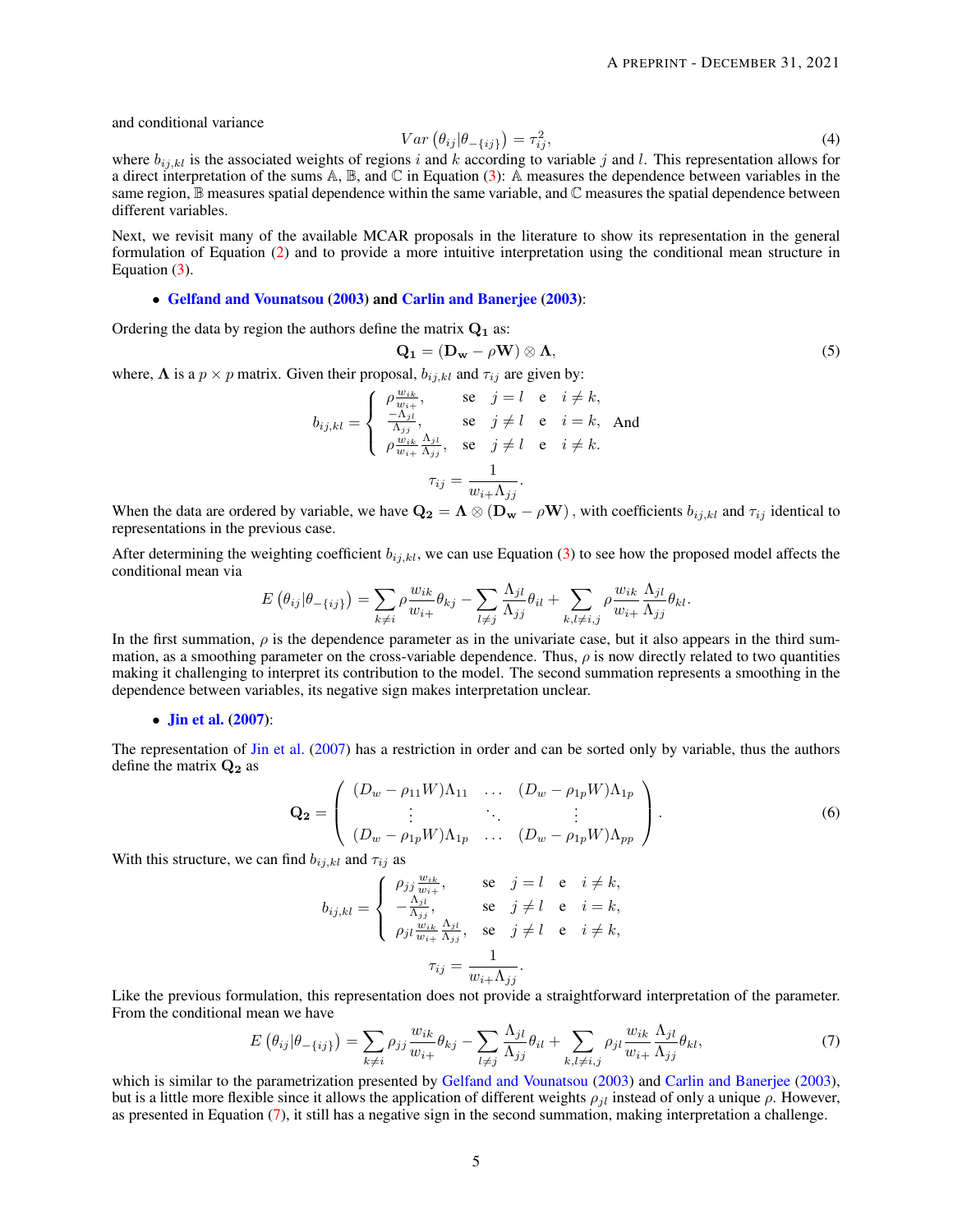#### • [Sain et al.](#page-13-10) [\(2011\)](#page-13-10):

The authors define  $Q_1$  as

$$
\mathbf{Q_1} = \left(I_n \otimes \tau^{-\frac{1}{2}}\right) \left(I_n \otimes A - W \otimes B\right) \left(I_n \otimes \tau^{-\frac{1}{2}}\right),\tag{8}
$$

where

$$
\mathbf{\Lambda} = \left( \begin{array}{cccc} \Lambda_1^2 & \ldots & 0 \\ \vdots & \ddots & \vdots \\ 0 & \ldots & \Lambda_p^2 \end{array} \right), \qquad \mathbf{\Lambda} = \left( \begin{array}{cccc} 1 & \ldots & -\rho_{1p} \\ \vdots & \ddots & \vdots \\ -\rho_{1p} & \ldots & 1 \end{array} \right), \qquad \mathbf{B} = \left( \begin{array}{cccc} \rho_1 & \ldots & \psi_{1p} \\ \vdots & \ddots & \vdots \\ \psi_{1p} & \ldots & \rho_p \end{array} \right).
$$

From this representation  $b_{ij,kl}$  and  $\tau_{ij}$  are defined by

$$
b_{ij,kl} = \begin{cases} \n\rho_j w_{ik}, & \text{se} \quad j = l \quad \text{e} \quad i \neq k, \\
\rho_{jl} \frac{\Lambda_j}{\Lambda_l}, & \text{se} \quad j \neq l \quad \text{e} \quad i = k, \\
w_{ik} \psi_{jl} \frac{\Lambda_j}{\Lambda_l}, & \text{se} \quad j \neq l \quad \text{e} \quad i \neq k,\n\end{cases}
$$

and  $\tau_{ij} = \Lambda_j^2$ . The equation for the conditional mean is now

<span id="page-5-0"></span>
$$
E(\theta_{ij}|\theta_{-\{ij\}}) = \sum_{k \neq i} \rho_j w_{ik} \theta_{kj} + \sum_{l \neq j} \rho_{jl} \frac{\Lambda_j}{\Lambda_l} \theta_{il} + \sum_{k,l \neq i,j} \psi_{jl} w_{ik} \frac{\Lambda_j}{\Lambda_l} \theta_{kl}.
$$
 (9)

This representation has four salient differences compared to the previous two approaches: (1) the contribution of the second summation is positive; (2) each variable is characterized by a different spatial parameters ( $\rho_i$ ) in the first summation; (3) different parameters ( $\rho_{il}$ ) accommodate the dependence between variables in the second summation; and (4) a smoothing parameter  $(\psi_{jl})$  in the third summation controls cross-dependence between variables in the *i*th region and its spatial neighbors.

Although the model seems flexible, its interpretation is not trivial because the conditional mean depends on the  $\Lambda_i$ parameters. Moreover, the summations are not weighted, which implies that if the number of neighbors of one area increases, the expected mean will always increase, making this assumption unrealistic. Another drawback of this dependence structure is that is not easy to guarantee that the proposed matrix is positive definite.

## <span id="page-5-1"></span>3.2.1 A New Alternative

With the last parametrization in mind, we present a new formulation that maintains flexibility and, motivated by the conditional mean and variance representation, allows for a direct interpretation of parameters in the model and provides a direct theoretical space for the parameters that guarantee the positive definite nature of the dependence matrix.

Three types of neighborhoods should be considered in characterizing the dependence structure of a model: (1) spa-tial neighbors of region i (Figure [2a\)](#page-6-1), (2) neighbors of the same region i between variables (Figure [2b\)](#page-6-2), (3) spatial neighbors of region i across different variables (Figure [2c\)](#page-6-3).

After defining these neighborhood structures and following Equations [\(3\)](#page-3-2) and [\(4\)](#page-4-1), we now define the conditional mean and variance as

$$
E(\theta_{ij}|\theta_{-\{ij\}}) = \sum_{k\neq i} \rho_j^s \frac{w_{ik}}{D_{ij}} \theta_{kj} + \sum_{l\neq j} \rho_{jl}^p \frac{v_{jl}}{D_{ij}} \theta_{il} + \sum_{k,l\neq i,j} \rho_{ij,kl}^{sp} \frac{w_{ik}v_{jl}}{D_{ij}} \theta_{kl},
$$
  

$$
Var(\theta, |\theta_{-}) = \frac{\tau}{\sqrt{n}}
$$

and

$$
Var\left(\theta_{ij}|\theta_{-\{ij\}}\right) = \frac{\tau}{D_{ij}},
$$

where  $D_{ij}$  represents the total number of neighbors of region i with regard to variable j. This new constant is a weighting term; the correction is necessary so that the conditional mean can be interpreted as an average term that does not always increase with the number of neighbors (in contrast with Equation [\(9\)](#page-5-0)). It is also essential to easily define the parametric space for the matrix parameters to ensure its positive definite nature as will be explained later.

The proposed model is intuitive and provides direct interpretation for all parameters. Summation  $A$  in Equation [\(3\)](#page-3-2) controls for the spatial dependence in the variable, thus,  $\rho_j^s$  measure the spatial dependence within variable j (Fig-ure [2a\)](#page-6-1),  $\rho_{jl}^p$  capture the association between the *j*th and *l*th variable at the same location (Summation B in Equation [\(3\)](#page-3-2) represented in Figure [2b\)](#page-6-2), and, in Summation C in Equation [\(3\)](#page-3-2),  $\rho_{ij,kl}^{sp}$  controls for the dependence between the j variable in region i with its k spatial neighbors considering other variables  $l \neq j$  (Figure [2c\)](#page-6-3).

From this representation, we calculate the joint model.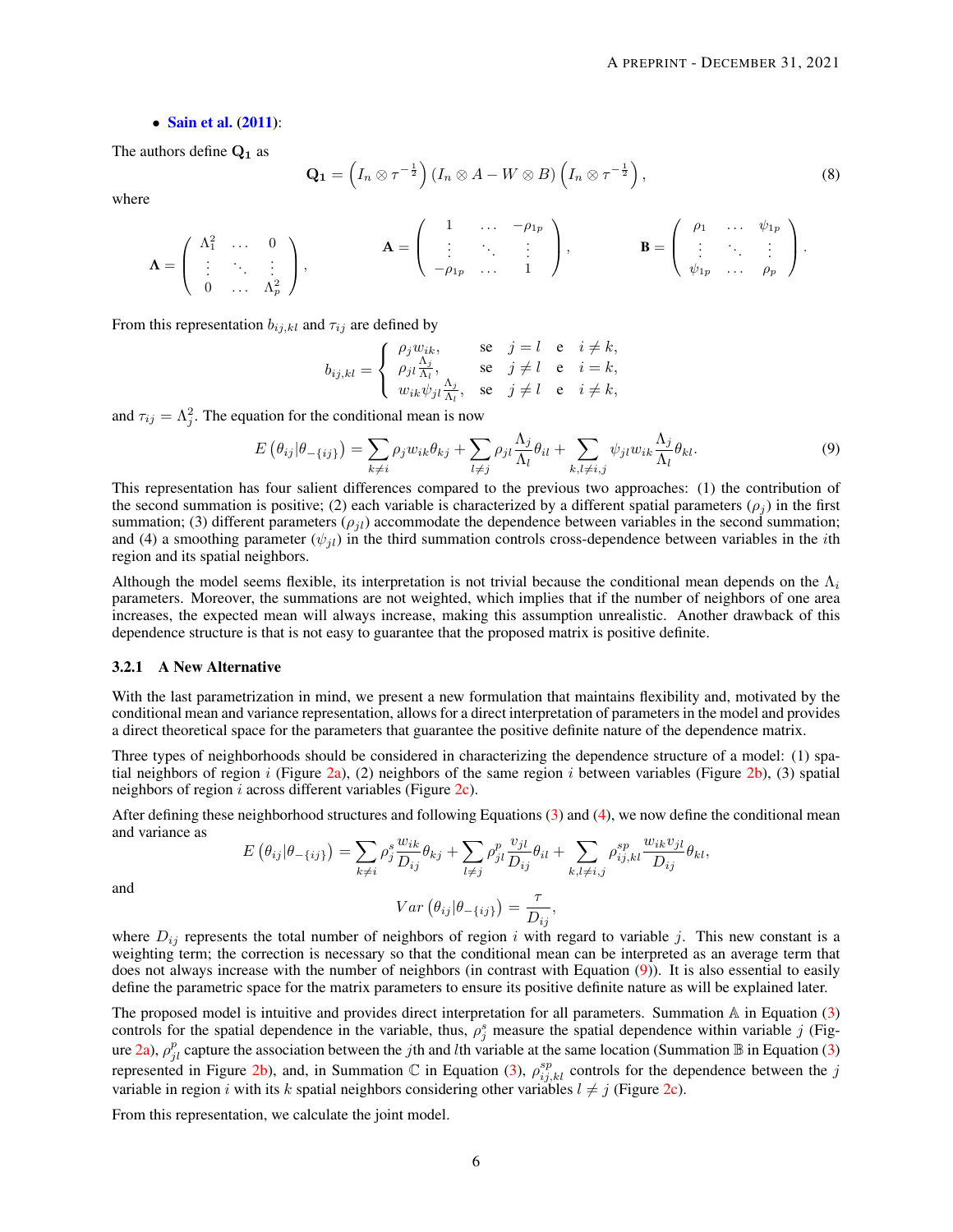<span id="page-6-1"></span>

Figure 2: Types of neighborhood. (a): spatial neighborhood within the variable. (b): neighborhood between the same region and different variables. (c): neighborhood between a particular region and its spatial neighbor regions across different variables.

<span id="page-6-4"></span>**Proposition 1.** Let  $\rho^s = diag(\rho^s_1,\ldots,\rho^s_p)$ ,  $V_p$  a  $p\times p$  matrix with entries  $\rho^p_{ij}$  and  $\rho^p_{ii} = 0$ , and  $\bm{U}_{sp}$  a  $np\times np$  matrix with entries  $\rho_{ij,kl}^{sp}$ . With this specification, the  $\bm{Q}$  structure is given by:

<span id="page-6-3"></span><span id="page-6-2"></span>
$$
Q_1 = \frac{1}{\tau} \left( D - W \otimes \rho^{\mathbf{s}} - I_n \otimes V_p - U_{sp} \odot (W \otimes V) \right), \tag{10}
$$

*where*  $\odot$  *is the Hadamard product between two matrices. In this case, we get*  $b_{i,j,kl}$  *and*  $\tau_{ij}$  *as:* 

$$
b_{ij,kl} = \begin{cases} \n\rho_j^s \frac{w_{ik}}{D_{ij}}, & se \quad j = l \quad e \quad i \neq k, \\
\rho_{jl}^p \frac{v_{jl}}{D_{ij}}, & se \quad j \neq l \quad e \quad i = k, \\
\rho_{ij,kl}^{sp} \frac{w_{ik}v_{jl}}{D_{ij}}, & se \quad j \neq l \quad e \quad i \neq k, \\
\tau_{ij} = \frac{\tau}{D_{ij}}.\n\end{cases}
$$

*And if ordered by variable instead of by region, we have*

<span id="page-6-5"></span>
$$
Q_2 = \frac{1}{\tau} \left( D - V_p \otimes I_n - \rho^s \otimes W - U_{sp} \odot (V \otimes W) \right). \tag{11}
$$

Proposition [1](#page-6-4) provides a valid multivariate distribution, with Q being symmetric and positive definite. The positive definiteness of  $Q$  is guaranteed by the diagonal dominance criterion with all its diagonals elements positive. A square matrix is diagonally dominant if for every row the value of the diagonal element is larger than the summation of the absolute values out of the diagonal:

$$
q_{ii} > \sum_{j \neq i} |q_{ij}| \ \forall i,
$$

where  $q_{ij}$  denotes the entry at the *i*-th line and *j*-th column. The diagonal dominance is a sufficient but not necessary condition for a symmetric matrix to be positive definite. Therefore, for this definition, the parametric space of  $\rho$ 's directly depends on the neighborhood structure since for  $Q$  the  $q_{ij}$ 's are functions of the  $\rho$ 's parameters.

After defining the dependence structures for the multivariate case, it is clear that the spatio-temporal setup can be seen as an equivalent case where instead of having  $p$  variables in a map, we have one variable observed over the whole map in a discrete period of  $T$  times.

# <span id="page-6-0"></span>4 Spatio-temporal modeling using TGMRFs

In the spatial setup, the Transformed Gaussian Markov Random Field (TGMRF) was proposed as a flexible alternative to GMRF [\(Prates et al.,](#page-13-5) [2015\)](#page-13-5). In this class, the marginal distribution is chosen accordingly to each application, providing flexibility in being capable of accommodating asymmetry, heavy tails or other characteristics, thereby maintaining many desirable properties of the GMRF [\(Prates,](#page-13-21) [2011\)](#page-13-21). In summary, the TGMRF uses a copula approach to separate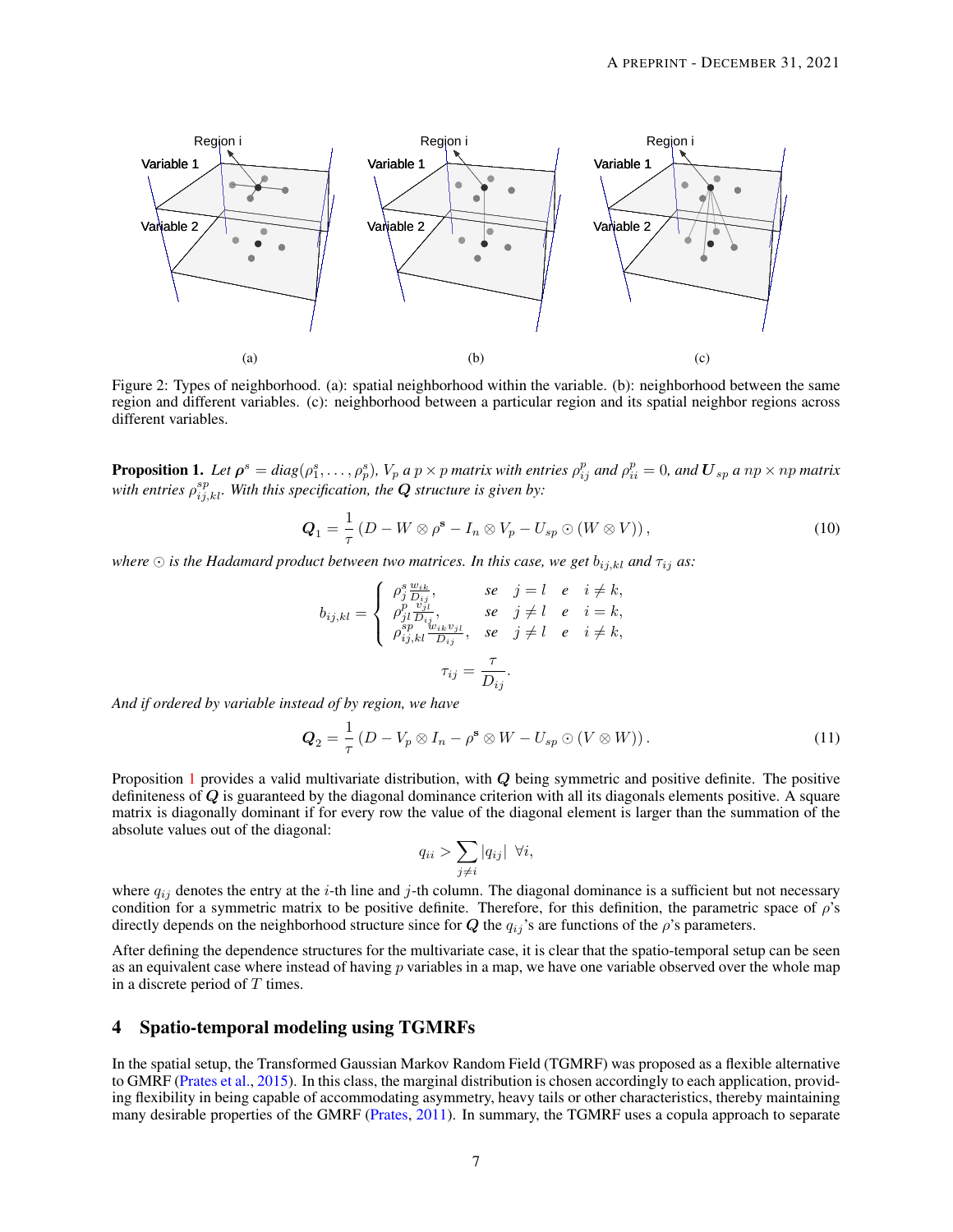the marginal structure of the model from the dependent one. This is an interesting component because by construction [\(Hughes,](#page-12-4) [2015;](#page-12-4) [Prates et al.,](#page-13-5) [2015\)](#page-13-5), it does not suffer from spatial confounding [\(Reich et al.,](#page-13-6) [2006;](#page-13-6) [Hodges and Reich,](#page-12-1) [2010;](#page-12-1) [Hanks et al.,](#page-12-3) [2015;](#page-12-3) [Prates et al.,](#page-13-8) [2019,](#page-13-8) and others) and as a direct consequence, it will not suffer spatio-temporal confounding between fixed and random effects.

In more detail, a TGMRF is obtained by transforming the marginal distribution of the GMRFs to a desired one. Let  $\epsilon = (\epsilon_1, \ldots, \epsilon_n)'$  be a multivariate normal vector with mean 0 and sparse correlation matrix  $\mathbf{\Xi}$ ,  $\epsilon \sim N_n(0, \mathbf{\Xi})$ , consequently  $\epsilon$  is a GMRF. Let  $\mathbf{Z} = (Z_1, \ldots, Z_n)'$  and  $Z_i = F_i^{-1} \{ \Phi(\epsilon_i) \}$ ,  $i = 1, \ldots, n$ , where  $F_i(x)$  is the cumulative distribution function (cdf) of an absolutely continuous function in respect to the support of x and  $\Phi$  is the cdf of the  $N(0, 1)$ . So, each  $Z_i$  has marginal distribution  $f_i$  (probability density distribution (pdf) of  $F_i$ ) and jointly a TGMRF with marginals F and dependence structure  $\bm{\Xi}$ , denoted by  $\bm{Z} \sim TGMRF_n(\bm{F},\bm{\Xi})$ . The  $\bm{Q} = \bm{\Xi}^{-1}$  brings a more intuitive interpretation of the conditionals distribution of  $Z$ , and we parametrize the TGMRF by its precision matrix Q and denoted by  $\mathbf{Z} \sim TGMRF_n(\mathbf{F},\mathbf{Q})$ .

TGMRFs can be used to directly model Poisson intensities or Bernoulli rates, taking into account a marginal distribution of interest and spatial dependence [\(Prates et al.,](#page-13-5) [2015\)](#page-13-5). For example, in a Poisson regression, the TGMRF is defined as a joint distribution for  $\mu$  as

$$
\mu \sim TGMRF_n(\mathbf{F}, \mathbf{Q}),\tag{12}
$$

where  $\mathbf{F} = (F_1, \ldots, F_n)$ ,  $F_i$  is a desired and adequate cdf for the marginal distribution of  $\mu_i$  with pdf  $f_i$  and dependence matrix Q.

From a spatio-temporal perspective let  $\boldsymbol{Y} = \left( \boldsymbol{Y}_1', \boldsymbol{Y}_2', \dots, \boldsymbol{Y}_T' \right)'$  be a random vector observed at  $T$  times and n regions with  $Y_t = (Y_{1t}, Y_{2t}, \ldots, Y_{nt})$  for  $t = 1, \ldots, T$ . The  $nT \times q$  covariate matrix is defined as  $X = (X_1, X_2, \ldots, X_q)$  with  $X_j = (X_{11}, \ldots, X_{n1}, X_{12}, \ldots, X_{nT})$  for  $j = 1, \ldots, q$  and random effects  $\epsilon =$  $(\epsilon_1', \epsilon'_2, \ldots, \epsilon'_T)'$  with  $\epsilon_t = (\epsilon_{1t}, \epsilon_{2t}, \ldots, \epsilon_{nt})$  following a  $N_{nt}(\mathbf{0}, \mathbf{Q})$ .

If the distribution of the random variables  $Y_{it}$  belongs to the exponential family with mean  $\mu_{it} = E(Y_{it}|\mathbf{X}, \epsilon_{it})$ , then the joint distribution of  $\mu$  can be modeled by a TGMRF as

$$
\boldsymbol{\mu} \sim TGMRF_{nt}(\mathbf{F},\boldsymbol{Q}),
$$

where  $\mathbf{F} = (F_{11}, \ldots, F_{1T}, F_{21}, \ldots, F_{nT}), F_{it}$  is the cdf related to the marginal distribution of  $\mu_{it}$  and  $\mathbf{Q}$  is the dependence matrix of  $\mu$ .

Let  $\xi = (\beta, \rho, \nu)$ , where  $\rho = (\rho_s, \rho_t, \rho_{st})$  and  $\nu$  are hyperparameters of the distribution F. A spatio-temporal hierarchical TGMRF model can be defined as:

<span id="page-7-0"></span>
$$
Y_{it}|\mu_{it} \sim \pi(y|\mu_{it}), i = 1, ..., n; t = 1, ... T,
$$
  
\n
$$
\mu \sim TGMRF_{nt}(\mathbf{F}_{\xi, \mathbf{X}}, \mathbf{Q}_{\rho})
$$
  
\n
$$
\pi(\boldsymbol{\beta}), \pi(\nu), \pi(\rho),
$$
\n(13)

where  $F_{\xi,X}$  may depend on the covariates X, regression coefficient vector  $\beta$ , dispersion parameter(s)  $\nu$  and spatial, temporal and spatio-temporal parameters  $\rho_s$ ,  $\rho_t$  and  $\rho_{st}$ , respectively. The precision matrix  $Q_o$  will depend on only the dependence parameters  $\rho$ .

As for the spatial setting, this formulation will not suffer from spatio-temporal confounding because it separates the marginal effects of the dependence structure. Moreover, it allows for flexible representations of marginals distributions. To avoid over parametrization and to construct a dependence matrix capable of carrying the flexibility of model [\(13\)](#page-7-0) combined with an intuitive parameter interpretation, we propose to use the dependence matrix  $Q$  in Section [3.2.1](#page-5-1) with  $\rho_j^s \equiv \rho_s$ ,  $\rho_{jl}^p \equiv \rho_t$  and  $\rho_{ij,kl}^{sp} \equiv \rho_{st}$ . With this formulation, we have the conditional mean and variance defined as

$$
E(\theta_{ij}|\theta_{-\{ij\}}) = \sum_{k\neq i} \rho_s \frac{w_{ik}}{D_{ij}} \theta_{kj} + \sum_{l\neq j} \rho_t \frac{v_{jl}}{D_{ij}} \theta_{il} + \sum_{k,l\neq i,j} \rho^{st} \frac{w_{ik}v_{jl}}{D_{ij}} \theta_{kl},
$$

and

$$
Var\left(\theta_{ij}|\theta_{-\{ij\}}\right) = \frac{\tau}{D_{ij}},
$$

where  $\rho_s$  accommodate the spatial dependence between regions,  $\rho_t$  represent the temporal dependence between time t and its previous  $(t - 1)$  and its next  $(t + 1)$ , mimicking an autoregressive model in time with order 1 and  $\rho_{st}$  model the dependence between area i in time t and its spatial neighbors in time  $t - 1$  and  $t + 1$ .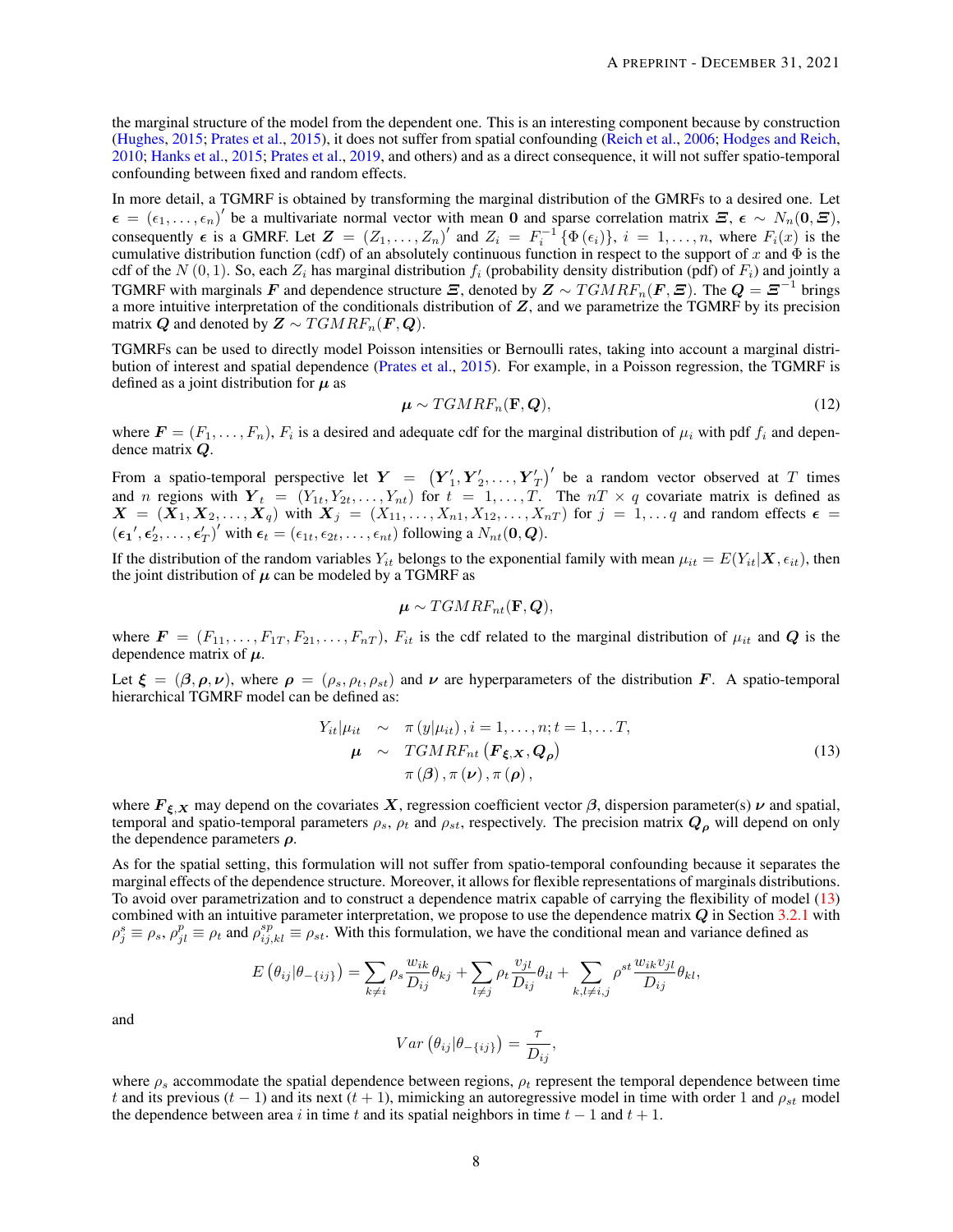<span id="page-8-2"></span><span id="page-8-1"></span>

| Tuble 1, incum and variance of marginal models. |            |                                                                                                        |                                                                                                                |  |  |  |  |
|-------------------------------------------------|------------|--------------------------------------------------------------------------------------------------------|----------------------------------------------------------------------------------------------------------------|--|--|--|--|
| Model                                           | Model name | $(\mu_{ii})$                                                                                           | $\mu_{ii}$                                                                                                     |  |  |  |  |
| Gamma Independent                               | GI         | $\exp\{X_{ij}\beta\}$                                                                                  |                                                                                                                |  |  |  |  |
| Gamma Scale                                     | GSC        | $\exp\{X_{ij}\beta\}$                                                                                  | $\frac{1}{\nu}\exp\left\{\boldsymbol{X_{ij}}\boldsymbol{\beta}\right\}^{2}$                                    |  |  |  |  |
| Gamma Shape                                     | GSH        | $\exp\{X_{ij}\beta\}$                                                                                  | $\frac{1}{\nu} \exp \{X_{ij} \beta\}$                                                                          |  |  |  |  |
| Log-Normal                                      | 'N         | $\exp\left\{\boldsymbol{X_{ij}}\boldsymbol{\beta}+0.5\frac{1}{\nu}\boldsymbol{Q}_{ij,ij}^{-1}\right\}$ | $\exp\left\{2X_{ij}\beta+\nu Q_{ij,ij}^{-1}\right\}$<br>$\int \exp \left\{ \nu \bm{Q^{-1}_{ij,ij}} \right\}$ ( |  |  |  |  |

Table 1: Mean and variance of marginal models.

Table 2: Parameters for each simulation scenario and lattice sizes.

|             |        | Parameter Scenario 1 Scenario 2 Scenario 3 |        |
|-------------|--------|--------------------------------------------|--------|
|             |        |                                            |        |
|             | $-0.1$ | $-0.1$                                     | $-0.1$ |
| $\rho_s$    | 2.18   |                                            | 0.97   |
| $\rho_t$    |        | 3.88                                       | 1.71   |
| $\rho_{st}$ |        |                                            | 0.77   |
| #Rows       |        |                                            | 6      |
| #Columns    |        |                                            |        |
| #Times      |        |                                            |        |
|             |        |                                            |        |

## 4.1 Marginal models and inference

When a traditional GLMM is used to fit a Poisson model, it is common to use the log-link function. It is easy to prove that under this link function the marginal distribution for the conditional mean is log-normal.

Under TGMRFs models, we can set the family, mean and variance of these distributions. Table [1](#page-8-1) shows the means and variances of marginal distributions used in this work.

An equivalent approach to the usual GLMM under log-link function is the Log-Normal model. Other distributions allow flexibility to the model. Importantly, the  $\nu$  parameter is not equivalent in these models and we do not expect the same estimation for this parameter under model misspecification.

Let  $Y = (Y_{11}, \ldots, Y_{1t}, Y_{21}, \ldots, Y_{2t}, \ldots, Y_{nt})$ , random variables in *n* regions and *t* different times. Then we have  $Y_{ij}|\mu_{ij} \sim Poisson(\mu_{ij}), \forall i = 1,\ldots,n$  e  $j = 1,\ldots,t$ . Let  $\mathbf{Q}_{\rho}$  the structure matrix defined in Equation [\(11\)](#page-6-5) with  $\rho_1^s \equiv \rho_s$ ,  $\rho_{jl}^p \equiv \rho_t$  and  $\rho_{ij,kl}^{sip} \equiv \rho_{st}$  and let  $\beta$  a coefficient vector of dimension q. We used a Gibbs Sampling algorithm with Metropolis-Hastings step for each parameter in the modeling. Priors distributions were set to be flat on their domain even for the dependence parameters.

To compare methods we used WAIC [\(Watanabe,](#page-13-22) [2010\)](#page-13-22), LPML [\(Geisser and Eddy,](#page-12-13) [1979;](#page-12-13) [Dey et al.,](#page-12-14) [1997\)](#page-12-14) and DIC [\(Spiegelhalter et al.,](#page-13-23) [2002\)](#page-13-23). A broader discussion about the criteria can be found in [Gelman et al.](#page-12-15) [\(2014\)](#page-12-15).

To allow reproducibility and provide access for a wider range of practitioners, an R package has been created and can be installed following the instructions in the TGMRF: Transformed Gaussian Markov Random Fields repository <https://github.com/douglasmesquita/TGMRF>.

# <span id="page-8-0"></span>5 Simulation study

To evaluate our method, we performed a simulation study. The global sample size is always fixed at 300 but the spatio-temporal design varies across scenarios. The MCMC setup was calibrated after empirical tests that showed that a chain with 1000 samples thinned by 10 to reduce auto-correlation after 5000 iterations of burn-in is sufficient to achieve convergence and estimate parameters.

As our method is applied for a spatio-temporal setting, we divided our study into three parts. First, we investigated the ability of our method to restore parameters under a situation in which we have temporal but not spatial independence. Second, we explored a scenario where there is spatial but not temporal independence. Finally, we considered a more realistic scenario in which spatial, temporal and spatio-temporal dependence is present.

For all scenarios, data was generated from each one of the models defined in Table [1.](#page-8-1) For each proposed model, 100 datasets were generated and for all of them, we fitted the dataset using all model proposals. Table [2](#page-8-2) shows our parameters in each scenario and the dimension of the lattice used for simulations.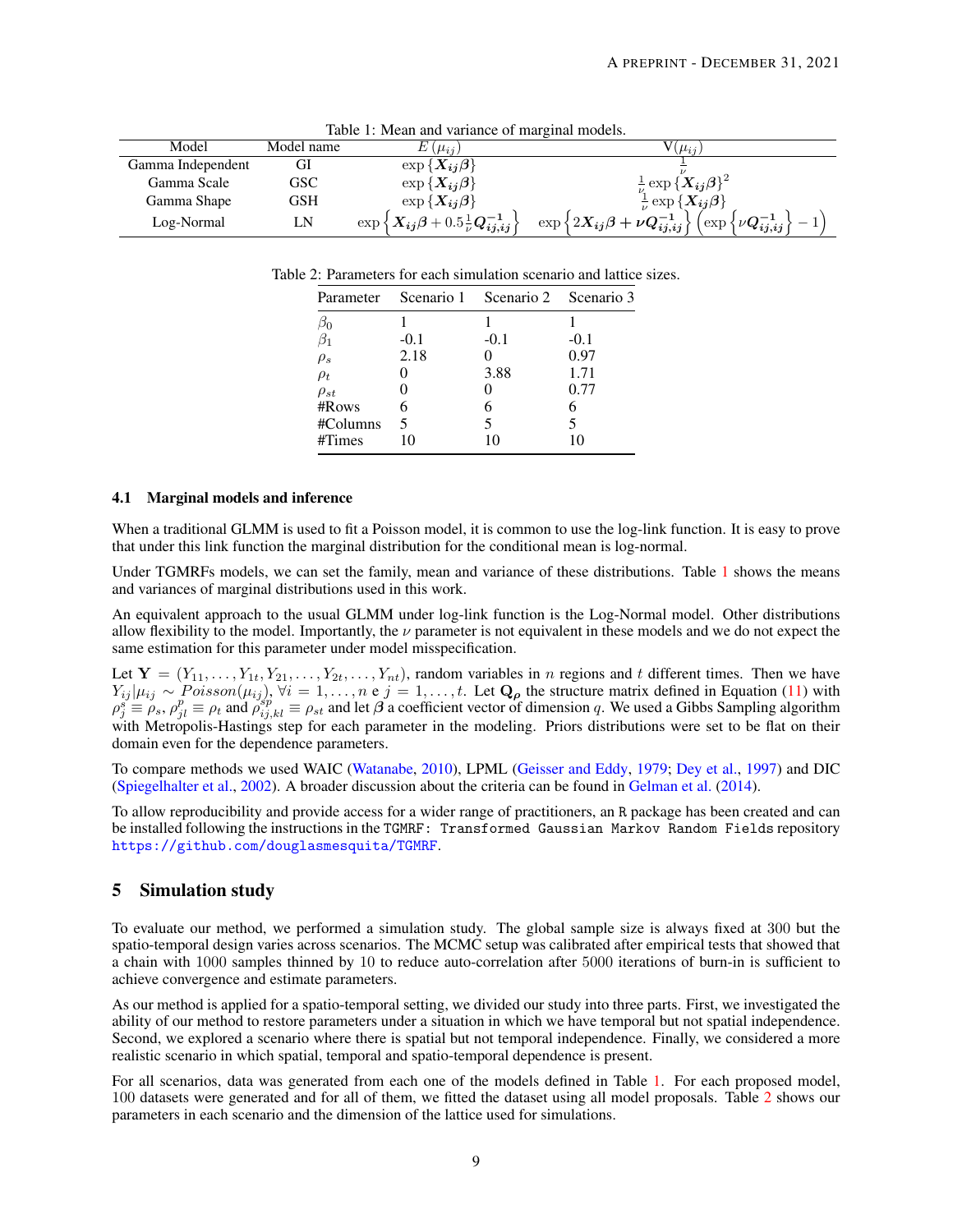To demonstrate the accuracy of the method, we present the results of Scenario 3 in Table [3.](#page-9-1) Results are illustrated as mode, standard deviations and mean squared errors. The different choices for  $\nu$  were such that the mean marginal variance  $V(\mu_{ij})$  of each model was set around 10 (as can be seen in Table [3\)](#page-9-1). The point estimates of the parameters are well recovered for the true generating mode with a low MSE (Mean Square Error). Even under model misspecification  $\beta_1$  and  $\rho$  seem to be nicely recovered between the models. Because of the copula separation of the TGMRF the dependence parameters in  $\rho$  do not depend on the choice of the marginal link. The traditional LN model has not the same marginal mean as the other proposal, for this reason,  $\beta_0$  for the LN model is not comparable with the Gamma proposals. The same observation can be made for  $\nu$  since they are not comparable along with the models and therefore estimated fairly different between them.

Similar observations, not shown and available upon request, are made for scenarios 1 and 2. Therefore, we conclude that our method can recover spatial, temporal and spatio-temporal characteristics as well as coefficients and scale or variability parameters.

| True       | Parameters  | True<br>value | Specified model |            |               |            |               |        |               |        |
|------------|-------------|---------------|-----------------|------------|---------------|------------|---------------|--------|---------------|--------|
| model      |             |               | GI              |            | <b>GSC</b>    |            | <b>GSH</b>    |        | LN            |        |
|            |             |               | Mode(SD)        | <b>MSE</b> | Mode (SD)     | <b>MSE</b> | Mode(SD)      | MSE    | Mode (SD)     | MSE    |
| GI         | $\beta_0$   | 1.00          | 0.94(0.06)      | 0.0034     | 0.94(0.06)    | 0.0033     | 0.94(0.06)    | 0.0038 | 0.40(0.07)    | 0.3556 |
|            | $\beta_1$   | $-0.10$       | $-0.09(0.05)$   | 0.0001     | $-0.12(0.07)$ | 0.0003     | $-0.12(0.06)$ | 0.0005 | $-0.16(0.08)$ | 0.0038 |
|            | $\rho_s$    | 0.97          | 1.07(0.52)      | 0.0110     | 1.04(0.51)    | 0.0058     | 1.07(0.52)    | 0.0101 | 0.99(0.53)    | 0.0006 |
|            | $\rho_t$    | 1.71          | 1.61(0.80)      | 0.0117     | 1.57(0.80)    | 0.0204     | 1.63(0.80)    | 0.0072 | 1.47(0.82)    | 0.0586 |
|            | $\rho_{st}$ | 0.77          | 0.51(0.39)      | 0.0655     | 0.53(0.38)    | 0.0588     | 0.52(0.39)    | 0.0627 | 0.61(0.40)    | 0.0260 |
|            | $\nu$       | 0.10          | 0.13(0.03)      | 0.0009     | 0.81(0.13)    | 0.5103     | 0.33(0.06)    | 0.0510 | 0.11(0.02)    | 0.0001 |
| <b>GSC</b> | $\beta_0$   | 1.00          | 0.98(0.04)      | 0.0005     | 0.98(0.05)    | 0.0004     | 0.98(0.04)    | 0.0005 | 0.77(0.05)    | 0.0527 |
|            | $\beta_1$   | $-0.10$       | $-0.07(0.04)$   | 0.0012     | $-0.09(0.05)$ | 0.0000     | $-0.08(0.05)$ | 0.0002 | $-0.10(0.05)$ | 0.0000 |
|            | $\rho_s$    | 0.97          | 1.06(0.62)      | 0.0087     | 1.07(0.61)    | 0.0100     | 1.03(0.61)    | 0.0039 | 0.99(0.61)    | 0.0006 |
|            | $\rho_t$    | 1.71          | 1.21(1.07)      | 0.2552     | 1.21(1.06)    | 0.2583     | 1.23(1.05)    | 0.2384 | 1.09(1.05)    | 0.3827 |
|            | $\rho_{st}$ | 0.77          | 0.57(0.46)      | 0.0400     | 0.54(0.46)    | 0.0508     | 0.57(0.46)    | 0.0412 | 0.65(0.47)    | 0.0133 |
|            | $\nu$       | 2.00          | 0.31(0.72)      | 2.8471     | 2.08(1.29)    | 0.0069     | 0.81(1.33)    | 1.4156 | 0.29(1.28)    | 2.9173 |
| <b>GSH</b> | $\beta_0$   | 1.00          | 0.94(0.06)      | 0.0032     | 0.94(0.06)    | 0.0033     | 0.94(0.06)    | 0.0035 | 0.41(0.07)    | 0.3432 |
|            | $\beta_1$   | $-0.10$       | $-0.07(0.05)$   | 0.0007     | $-0.12(0.07)$ | 0.0003     | $-0.11(0.06)$ | 0.0000 | $-0.15(0.08)$ | 0.0027 |
|            | $\rho_s$    | 0.97          | 1.06(0.52)      | 0.0092     | 1.06(0.51)    | 0.0081     | 1.06(0.52)    | 0.0097 | 1.02(0.53)    | 0.0028 |
|            | $\rho_t$    | 1.71          | 1.59(0.80)      | 0.0157     | 1.56(0.80)    | 0.0222     | 1.57(0.80)    | 0.0219 | 1.47(0.82)    | 0.0588 |
|            | $\rho_{st}$ | 0.77          | 0.52(0.38)      | 0.0640     | 0.53(0.38)    | 0.0579     | 0.52(0.38)    | 0.0641 | 0.61(0.39)    | 0.0247 |
|            | $\nu$       | 0.27          | 0.13(0.03)      | 0.0195     | 0.83(0.13)    | 0.3098     | 0.33(0.06)    | 0.0035 | 0.11(0.02)    | 0.0259 |
| LN         | $\beta_0$   | 1.00          | 1.26(0.04)      | 0.0688     | 1.26(0.04)    | 0.0687     | 1.26(0.04)    | 0.0672 | 1.00(0.04)    | 0.0000 |
|            | $\beta_1$   | $-0.10$       | $-0.05(0.04)$   | 0.0021     | $-0.10(0.05)$ | 0.0000     | $-0.08(0.05)$ | 0.0004 | $-0.10(0.05)$ | 0.0000 |
|            | $\rho_s$    | 0.97          | 1.01(0.52)      | 0.0015     | 1.02(0.52)    | 0.0028     | 0.99(0.52)    | 0.0007 | 1.11(0.54)    | 0.0211 |
|            | $\rho_t$    | 1.71          | 1.45(0.83)      | 0.0673     | 1.40(0.83)    | 0.0961     | 1.37(0.84)    | 0.1156 | 1.54(0.90)    | 0.0304 |
|            | $\rho_{st}$ | 0.77          | 0.59(0.42)      | 0.0336     | 0.60(0.42)    | 0.0287     | 0.61(0.42)    | 0.0254 | 0.57(0.43)    | 0.0391 |
|            | $\nu$       | 0.27          | 0.15(0.05)      | 0.0134     | 1.79(0.35)    | 2.3014     | 0.52(0.13)    | 0.0647 | 0.25(0.14)    | 0.0002 |

<span id="page-9-1"></span>Table 3: Simulation study for the spatio-temporal scenario.  $\nu$  parameter are note comparable across models. Results are shown as Mode (Standard Deviation) and Mean Squared Error (MSE) for 100 simulated datasets.

# <span id="page-9-0"></span>6 Abundance of *Nenia tridens*

Our research integrates several fundamental principles of ecology [\(Scheiner and Willig,](#page-13-24) [2008\)](#page-13-24) by exploring the bases of the heterogeneous distribution of organisms in space and time, and by linking such dynamics to the heterogeneous distribution of abiotic and biotic factors that represent local habitat characteristics. Indeed, this integration is a paramount challenge in ecology and biodiversity science and has critical ramifications for wildlife management and conservation action. Nonetheless, most ecological research considers spatio-temporal dynamics over periods of only 3-6 years, thereby missing opportunities to consider long-term dynamics associated with long-term environmental variability. In contrast, we have taken advantage of long-term population data [\(Bloch and Willig,](#page-12-9) [2006;](#page-12-9) [Willig et al.,](#page-14-1) [1998,](#page-14-1) [2007\)](#page-13-12) in a well-studied tropical ecosystem [\(Brokaw et al.,](#page-12-16) [2012\)](#page-12-16) that is subject climate-induced disturbances (i.e., cyclonic storms and droughts) to illustrate the utility of our new statistical model and evaluate the insights it provides for ecological understanding.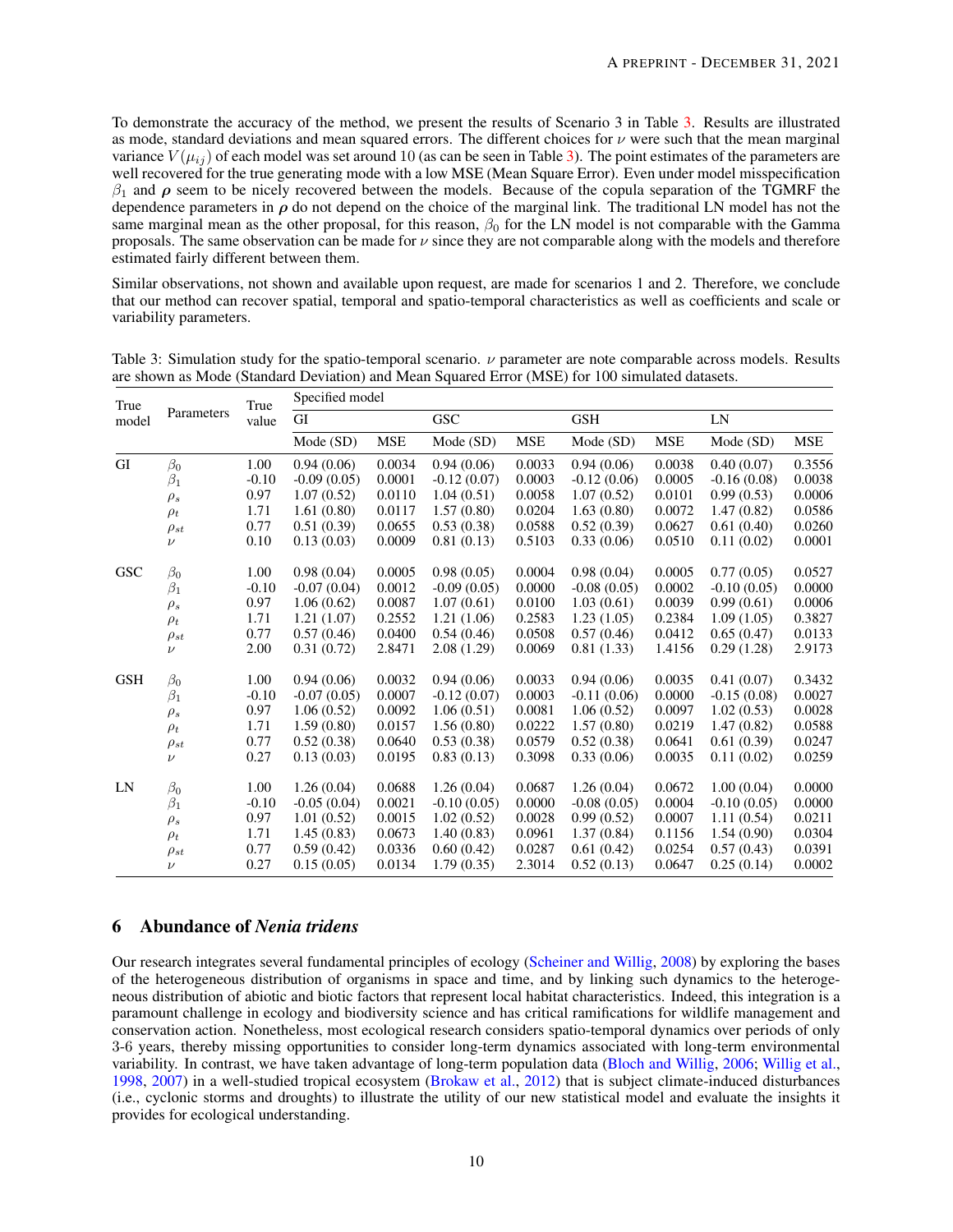<span id="page-10-0"></span>

Figure 3: Time-varying coefficients.

We investigated spatial, temporal and spatio-temporal trends in the abundance of *N. tridens* as well as in the environmental characteristics that may affect such variability. For this, we consider two possible fits. In one, we include only the basal effects of covariates, whereas in another we additionally allow regression coefficients to vary in time. The second approach was proposed to ascertain if any patterns arise when fitting temporal fixed effects for the covariates.

As can be seen in Figure [3](#page-10-0) the evolution of the coefficients overtime does not suggest any pattern. Consequently, we believe that the constant fixed effect model is more parsimonious and should provide equivalent insights.

Table [4](#page-11-1) shows parameter estimates for the model with constant fixed effects. As we can see the spatial and the temporal parameters were significantly greater than 0, while the spatio-temporal dependence is not significantly different from 0. Thus, for tabonuco forest, cross spatio-temporal dependence is not a significant factor affecting variation in abundance. In essence, the effects of space and time on the abundance of *N. tridens* are independent of each other. As long as the fundamental niche of the species does not change over the time of the study (i.e. we are examining ecological rather than evolutionary dynamics), individuals should be responding to the same suite of environmental characteristics and should do so in the same manner over space and over time. Previous research on *N. tridens* has shown that abundance is related to the same characteristics of the environment in two areas of tabonuco forest that differ from each other in the intensity of disturbance from Hurricane Hugo. Although mean and variance of abundances differ greatly between the two regions, and the mean values for environmental characteristics are quite different between areas as well, the habitat characteristics that predict abundance did not differ significantly [\(Secrest et al.,](#page-13-18) [1996\)](#page-13-18).

To study the strength of the results obtained for  $\rho_s$  and  $\rho_t$ , we compare the posterior estimates with the marginal limits, based on the diagonal dominance criterion, calculated for  $\rho_s$  when  $\rho_t = \rho_{st} = 0$  and analogously for  $\rho_t$ . These limits are  $\rho_s^{\text{max}} = 2.25$  and  $\rho_t^{\text{max}} = 4.00$ . This implies that  $\hat{\rho}_s / \rho_s^{\text{max}} \approx 0.76$  and  $\hat{\rho}_t / \rho_t^{\text{max}} \approx 0.85$ , evidencing a strong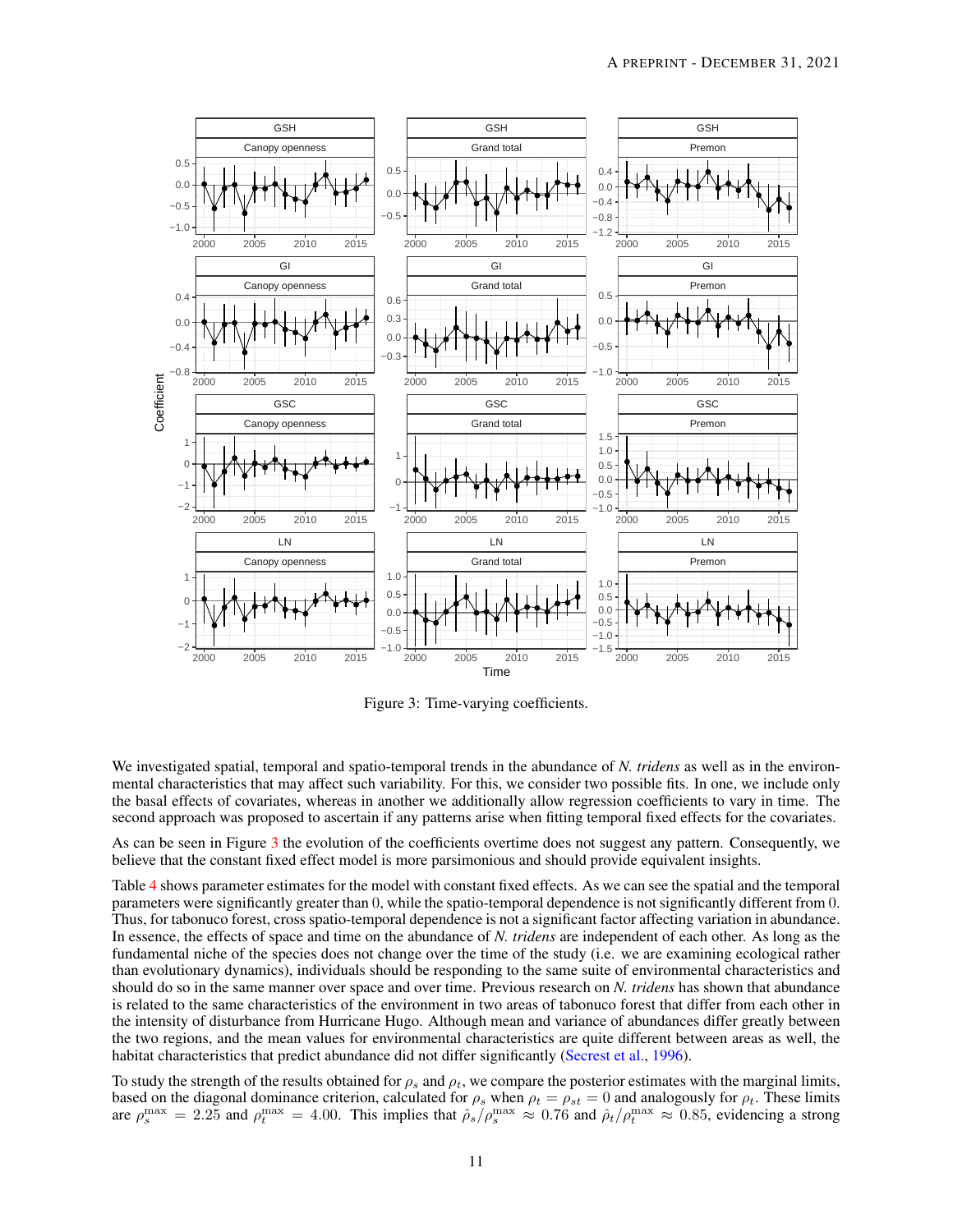| Parameter       | GI            |                  | <b>GSC</b>    |                 | <b>GSH</b>    |                  | LN            |                  |
|-----------------|---------------|------------------|---------------|-----------------|---------------|------------------|---------------|------------------|
|                 | Mode (SD)     | HPD $90\%$       | Mode (SD)     | HPD $90\%$      | Mode(SD)      | HPD $90\%$       | Mode (SD)     | HPD $90\%$       |
| Intercept       | 0.78(0.09)    | (0.64, 0.91)     | 0.72(0.11)    | (0.55, 0.89)    | 0.69(0.12)    | (0.49, 0.85)     | $-0.18(0.11)$ | $(-0.39, -0.03)$ |
| Elevation       | 0.01(0.06)    | $(-0.09, 0.11)$  | $-0.03(0.12)$ | $(-0.21, 0.17)$ | 0.02(0.10)    | $(-0.14, 0.19)$  | $-0.04(0.16)$ | $(-0.29, 0.22)$  |
| Slope           | 0.04(0.04)    | $(-0.03, 0.10)$  | 0.00(0.06)    | $(-0.10, 0.10)$ | 0.04(0.06)    | $(-0.04, 0.15)$  | $-0.02(0.07)$ | $(-0.13, 0.09)$  |
| Grand total     | 0.04(0.04)    | $(-0.03, 0.11)$  | 0.12(0.06)    | (0.02, 0.23)    | 0.08(0.06)    | (0.00, 0.18)     | 0.18(0.07)    | (0.08, 0.30)     |
| Litter cover    |               |                  |               |                 |               |                  |               |                  |
| Low             | ref.          |                  | ref.          |                 | ref.          |                  | ref.          |                  |
| Medium          | 0.23(0.08)    | (0.10, 0.35)     | 0.33(0.13)    | (0.14, 0.55)    | 0.34(0.13)    | (0.12, 0.55)     | 0.42(0.14)    | (0.18, 0.66)     |
| High            | 0.40(0.11)    | (0.21, 0.56)     | 0.50(0.16)    | (0.24, 0.72)    | 0.52(0.16)    | (0.28, 0.76)     | 0.57(0.17)    | (0.32, 0.86)     |
| Premon          | $-0.02(0.04)$ | $(-0.09, 0.05)$  | $-0.05(0.06)$ | $(-0.14, 0.07)$ | $-0.03(0.06)$ | $(-0.13, 0.06)$  | $-0.07(0.07)$ | $(-0.19, 0.03)$  |
| Canopy openness | $-0.02(0.03)$ | $(-0.08, 0.03)$  | $-0.01(0.05)$ | $(-0.09, 0.07)$ | $-0.03(0.05)$ | $(-0.10, 0.05)$  | $-0.08(0.06)$ | $(-0.17, 0.01)$  |
| $\rho_s$        | 1.74(0.16)    | (1.45, 1.92)     | 1.69(0.20)    | (1.38, 1.94)    | 1.72(0.15)    | (1.44, 1.90)     | 1.57(0.18)    | (1.21, 1.79)     |
| $\rho_t$        | 3.39(0.15)    | (3.17, 3.63)     | 3.40(0.16)    | (3.13, 3.64)    | 3.40(0.15)    | (3.11, 3.60)     | 3.12(0.18)    | (2.82, 3.38)     |
| $\rho_{st}$     | $-0.26(0.14)$ | $(-0.50, -0.06)$ | $-0.25(0.17)$ | $(-0.51, 0.02)$ | $-0.26(0.14)$ | $(-0.48, -0.04)$ | $-0.03(0.14)$ | $(-0.25, 0.22)$  |
| $\nu$           | 0.07(0.01)    | (0.06, 0.09)     | 0.51(0.04)    | (0.44, 0.58)    | 0.20(0.02)    | (0.16, 0.23)     | 0.09(0.01)    | (0.07, 0.10)     |
| DIC             | 2189.73       |                  | 2195.93       |                 | 2188.92       |                  | 2291.65       |                  |
| $-2*LPML$       | 4496.43       |                  | 3588.66       |                 | 3990.64       |                  | 3934.76       |                  |
| WAIC            | 2024.48       |                  | 2026.46       |                 | 2021.31       |                  | 2115.74       |                  |

<span id="page-11-1"></span>Table 4: Parameters estimation of the parameters for the application. Results are shown as Mode (Standard Deviation) and High Posterior Density (HPD) intervals.

association. Spatial dependence of abundance of a particular site about abundances at neighboring sites is likely due to the effect of immigration and emigration among those sites. These lead to the greater similarity among sites in abundance than expected by chance. Temporal dependence of abundance between consecutive time periods arises from the demographic process such as site-specific birth rates and death rates.

Based on the model selection criteria, the GSH model was preferable since it has the best performance in 2 while GSC is preferable according to the LPML criterion. Thus, we can see that in this study the conventional log-normal approach does not provide the best fit. Grand total represents the total foliar volume of live vegetation in the understory of the forest, whereas litter cover estimates the volume of leaf litter on the forest floor. Gastropods in general, and *N. tridens* in particular, use such live vegetation for the substrate on which to persist, or for food (the leaves themselves or algae, diatoms, or fungi that grow on them). Leaf litter enhances humidity and decreases temperature on the forest floor. Gastropods are very sensitive to desiccation, especially during periods of activity. High humidity in the litter can mitigate microclimatic characteristics of the understory (e.g., during droughts or in tree fall gaps induced by cyclonic storms) that allow gastropods to persist and be active. Moreover, leaf litter is a substrate on which micro-organisms grow that represent food sources. Thus, the importance of these two characteristics is explicable in terms of the natural history of *N. tridens*, and bases on results of previous research [\(Secrest et al.,](#page-13-18) [1996\)](#page-13-18).

# <span id="page-11-0"></span>7 Final remarks

In this manuscript, an overview of many multivariate areal spatial models was considered and re-interpreted. Using the conditional mean and variance we show that parameter interpretation between the different literature proposals is not intuitive. With that in mind, a new valid multivariate spatial structure is introduced with an intuitive interpretation of parameters.

Such a multivariate structure is formulated in a spatio-temporal context and combined with the TGMRF approach. The TGMRF provides flexibility in the marginal distribution of the mean response and separates the mean structure from the dependence structure, thereby avoiding spatio-temporal confounding. As a by-product of this research, we provide the analyzed data and an R package (<https://github.com/douglasmesquita/TGMRF>) for this family of models, called TGMRF, for use by empiricists.

Spatio-temporal variation in counts of *N. tridens* is quite complex because of the environmental dynamics associated with disturbance and subsequent secondary succession in this tropical forest. Nonetheless, spatio-temporal interactions, after controlling for the spatial and temporal effects, do not provide additional predictive value. However, a strong positive spatial and temporal association is present. After controlling for the spatio-temporal dynamics, the density of vegetation in the understory and litter cover accounted for explaining the mean abundance at each site.

Finally, as the model can be applied with regard to any hierarchical model as future studies we should include other likelihoods than the Poisson in the R package as well as other distribution families for the marginal. Models that can effectively ascertain the effects of space, time, and their interactions, all in the context of dynamically changing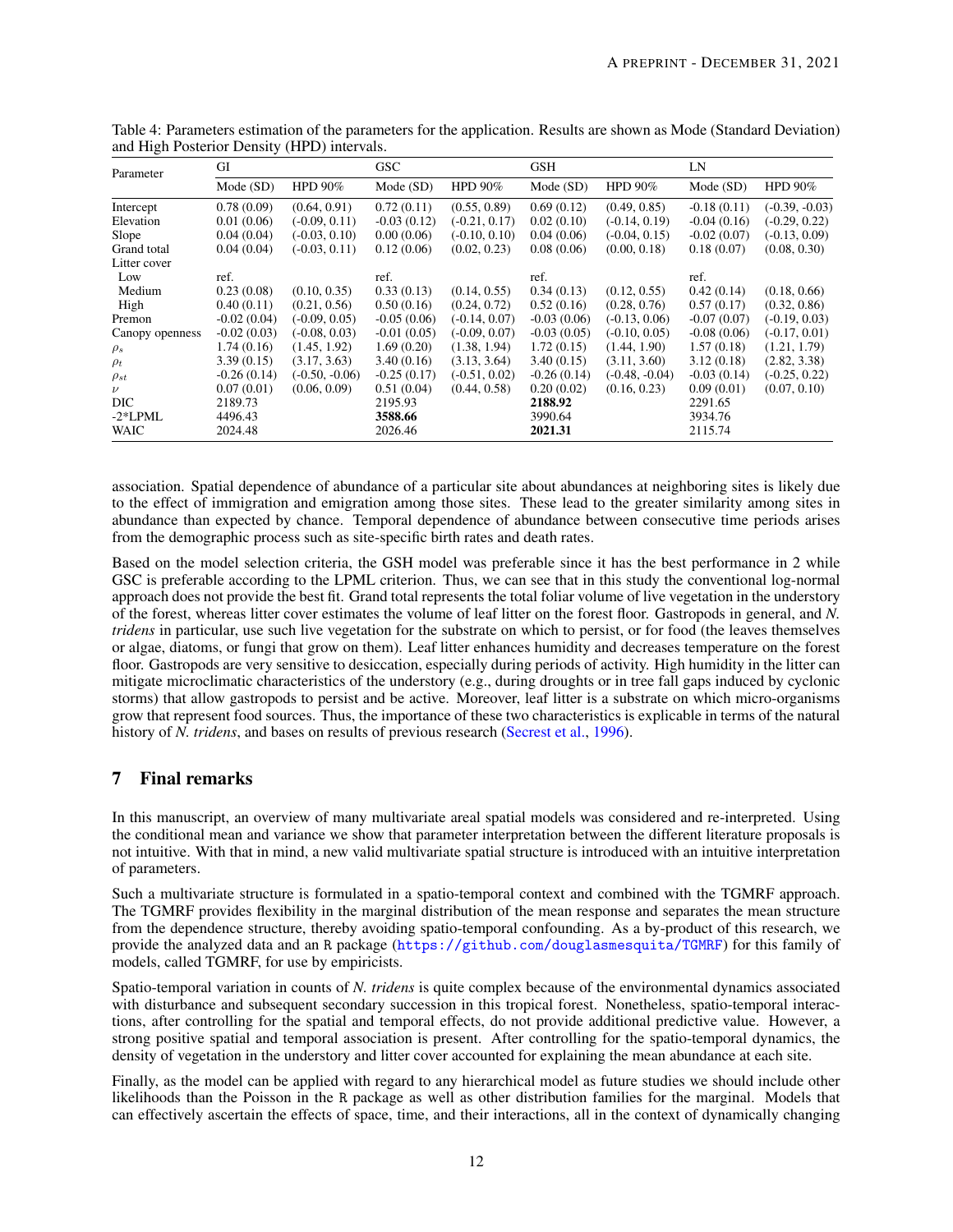environmental characteristics, are critical tools for ecologists in the Anthropocene. Because the proposed approach and statistical tools are provided in R, these approaches should become widely adopted in a variety of ecological contexts and for any species of organism. At last, multivariate application over different species living in tabonuco forest can provide different insights about the complex dynamics of the ecological system.

# Acknowledgments

M. O. Prates acknowledges FAPEMIG and CNPq for partial financial support. Besides, this research was facilitated by grant numbers DEB-0218039, DEB-0620910, DEB-1239764, DEB-1546686, and DEB-1831952 from the National Science Foundation to the Institute of Tropical Ecosystem Studies, University of Puerto Rico, and the International Institute of Tropical Forestry as part of the Long-Term Ecological Research Program in the Luquillo Experimental Forest. Additional support was provided by the USDA Forest Service, the University of Puerto Rico, the Department of Biological Sciences at Texas Tech University, and the Center for Environmental Sciences and Engineering at the University of Connecticut. The staff of El Verde Field Station provided valuable logistical support in Puerto Rico. Finally, we thank the mid-sized army of students and colleagues who have assisted with the collection of field data over the years.

# References

- <span id="page-12-10"></span>Alvarez, J. and M. R. Willig (1993). Effects of treefall gaps on the density of land snails in the luquillo experimental forest of puerto rico. *Biotropica 25*, 100–110.
- <span id="page-12-12"></span>Banerjee, S., B. P. Carlin, and A. E. Gelfand (2014). *Hierarchical modeling and analysis for spatial data*. Crc Press.
- <span id="page-12-5"></span>Besag, J. (1974). Spatial interaction and the statistical analysis of lattice systems. *Journal of the Royal Statistical Society: Series B (Methodological) 36*(2), 192–225.
- <span id="page-12-9"></span>Bloch, C. P. and M. R. Willig (2006). Context-dependence of long-term responses of terrestrial gastropod populations to large-scale disturbance. *Journal of Tropical Ecology 22*(2), 111–122.
- <span id="page-12-0"></span>Breslow, N. E. and D. G. Clayton (1993). Approximate inference in generalized linear mixed models. *Journal of the American Statistical Association 88*(421), 9–25.
- <span id="page-12-16"></span>Brokaw, N., T. Crowl, and A. Lugo (2012). *A Caribbean forest tapestry: the multidimensional nature of disturbance and response*. Oxford University Press.
- <span id="page-12-11"></span>Brook, D. (1964). On the distinction between the conditional probability and the joint probability approaches in the specification of nearest-neighbour systems. *Biometrika 51*(3/4), 481–483.
- <span id="page-12-7"></span>Carlin, B. P. and S. Banerjee (2003). Hierarchical multivariate car models for spatio-temporally correlated survival data. *Bayesian Statistics 7*, 45–63.
- <span id="page-12-14"></span>Dey, D. K., M. H. Chen, and H. Chang (1997). Bayesian approach for nonlinear random effects models. *Biometrics 53*, 1239–1252.
- <span id="page-12-13"></span>Geisser, S. and W. F. Eddy (1979). A predictive approach to model selection (Corr: V75 p765). *Journal of the American Statistical Association 74*, 153–160.
- <span id="page-12-6"></span>Gelfand, A. E. and P. Vounatsou (2003). Proper multivariate conditional autoregressive models for spatial data analysis. *Biostatistics 4*(1), 11–15.
- <span id="page-12-15"></span>Gelman, A., J. Hwang, and A. Vehtari (2014). Understanding predictive information criteria for bayesian models. *Statistics and Computing 24*(6), 997–1016.
- <span id="page-12-3"></span>Hanks, E. M., E. M. Schliep, M. B. Hooten, and J. A. Hoeting (2015). Restricted spatial regression in practice: geostatistical models, confounding, and robustness under model misspecification. *Environmetrics 26*(4), 243–254.
- <span id="page-12-1"></span>Hodges, J. S. and B. J. Reich (2010). Adding spatially-correlated errors can mess up the fixed effect you love. *The American Statistician 64*(4), 325–334.
- <span id="page-12-4"></span>Hughes, J. (2015). copcar: A flexible regression model for areal data. *Journal of Computational and Graphical Statistics 24*(3), 733–755.
- <span id="page-12-2"></span>Hughes, J. and M. Haran (2013). Dimension reduction and alleviation of confounding for spatial generalized linear mixed models. *Journal of the Royal Statistical Society: Series B (Statistical Methodology) 75*(1), 139–159.
- <span id="page-12-8"></span>Jin, X., S. Banerjee, and B. P. Carlin (2007). Order-free co-regionalized areal data models with application to multipledisease mapping. *Journal of the Royal Statistical Society: Series B (Statistical Methodology) 69*(5), 817–838.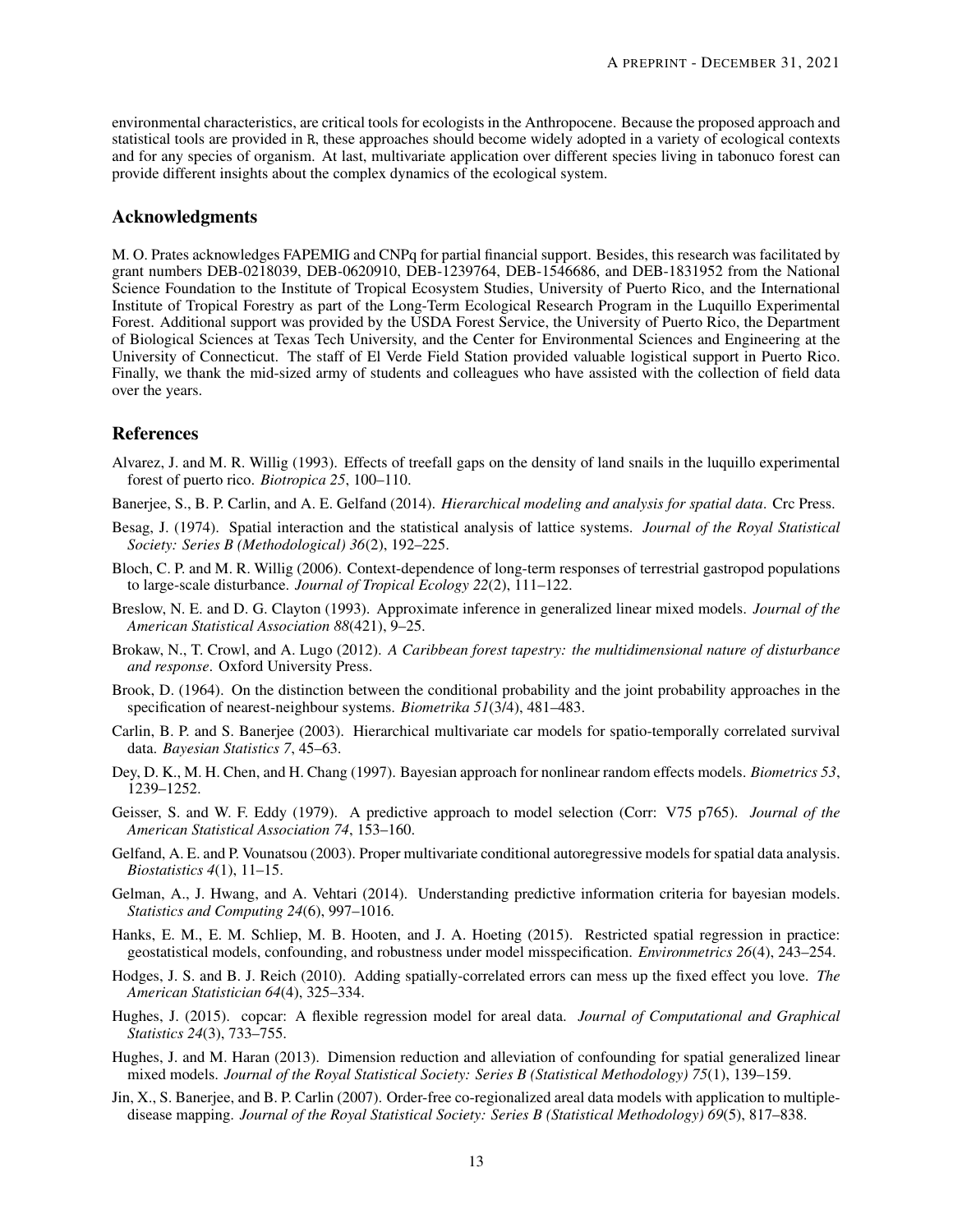- <span id="page-13-9"></span>Jin, X., B. P. Carlin, and S. Banerjee (2005). Generalized hierarchical multivariate car models for areal data. *Biometrics 61*(4), 950–961.
- <span id="page-13-2"></span>Lister, B. and A. Garcia (2019). Reply to willig et al.: Long-term population trends in the luquillo rainforest. *Proceedings of the National Academy of Sciences 116*(25), 12145–12146.
- <span id="page-13-1"></span>Lister, B. C. and A. Garcia (2018). Climate-driven declines in arthropod abundance restructure a rainforest food web. *Proceedings of the National Academy of Sciences 115*(44), E10397–E10406.
- <span id="page-13-15"></span>Mason, C. (1970). Snail populations, beech litter production, and the role of snails in litter decomposition. *Oecologia 5*(3), 215–239.
- <span id="page-13-21"></span>Prates, M. O. (2011). *Link Specification and Spatial Dependence for Generalized Linear Mixed Models*. University of Connecticut.
- <span id="page-13-8"></span>Prates, M. O., R. M. Assunção, and E. C. Rodrigues (2019). Alleviating spatial confounding for areal data problems by displacing the geographical centroids. *Bayesian Analysis 14*(2), 623–647.
- <span id="page-13-19"></span>Prates, M. O., D. K. Dey, M. R. Willig, and J. Yan (2011). Intervention analysis of hurricane effects on snail abundance in a tropical forest using long-term spatiotemporal data. *Journal of Agricultural, Biological, and Environmental Statistics 16*(1), 142–156.
- <span id="page-13-5"></span>Prates, M. O., D. K. Dey, M. R. Willig, and J. Yan (2015). Transformed gaussian markov random fields and spatial modeling of species abundance. *Spatial Statistics 14*, 382–399.
- <span id="page-13-16"></span>Prather, C. M., S. L. Pelini, A. Laws, E. Rivest, M. Woltz, C. P. Bloch, I. Del Toro, C.-K. Ho, J. Kominoski, T. S. Newbold, et al. (2013). Invertebrates, ecosystem services and climate change. *Biological Reviews 88*(2), 327–348.
- <span id="page-13-14"></span>Prié, V. (2019). Molluscs. In W. White, D. Culver, and T. Pipan (Eds.), *Encyclopedia of Caves*, pp. 725–731. Elsevier.
- <span id="page-13-6"></span>Reich, B. J., J. S. Hodges, and V. Zadnik (2006). Effects of residual smoothing on the posterior of the fixed effects in disease-mapping models. *Biometrics 62*(4), 1197–1206.
- <span id="page-13-20"></span>Rodrigues, A. and P. J. Diggle (2010). A class of convolution-based models for spatio-temporal processes with nonseparable covariance structure. *Scandinavian Journal of Statistics 37*(4), 553–567.
- <span id="page-13-11"></span>Rodrigues, E. C. (2012). *Estruturas de Covarincia em Modelos Espaciais Bayesianas*. Ph. D. thesis, Universidade Federal de Minas Gerais.
- <span id="page-13-10"></span>Sain, S. R., R. Furrer, N. Cressie, et al. (2011). A spatial analysis of multivariate output from regional climate models. *The Annals of Applied Statistics 5*(1), 150–175.
- <span id="page-13-24"></span>Scheiner, S. M. and M. R. Willig (2008). A general theory of ecology. *Theoretical Ecology 1*(1), 21–28.
- <span id="page-13-3"></span>Schowalter, T. D., M. R. Willig, S. J. Presley, and M. Pandey (2019). Warnings of an insect apocalypse are premature. *Frontiers in Ecology and the Environment 17*(10), 547–547.
- <span id="page-13-18"></span>Secrest, M. F., M. R. Willig, and L. L. Peppers (1996). The legacy of disturbance on habitat associations of terrestrial snails in the luquillo experimental forest, puerto rico. *Biotropica 28*, 502–514.
- <span id="page-13-23"></span>Spiegelhalter, D. J., N. G. Best, B. P. Carlin, and A. Van Der Linde (2002). Bayesian measures of model complexity and fit. *Journal of the Royal Statistical Society: Series B (Statistical Methodology) 64*(4), 583–639.
- <span id="page-13-0"></span>Steffen, W., P. J. Crutzen, and J. R. McNeill (2007). The anthropocene: are humans now overwhelming the great forces of nature. *AMBIO: A Journal of the Human Environment 36*(8), 614–622.
- <span id="page-13-7"></span>Thaden, H. and T. Kneib (2018). Structural equation models for dealing with spatial confounding. *The American Statistician 72*(3), 239–252.
- <span id="page-13-22"></span>Watanabe, S. (2010). Asymptotic equivalence of bayes cross validation and widely applicable information criterion in singular learning theory. *Journal of Machine Learning Research 11*, 3571–3594.
- <span id="page-13-4"></span>Willig, M., L. Woolbright, S. Presley, T. Schowalter, R. Waide, T. H. Scalley, J. Zimmerman, G. Gonzalez, and ´ A. Lugo (2019). Populations are not declining and food webs are not collapsing at the luquillo experimental forest. *Proceedings of the National Academy of Sciences 116*(25), 12143–12144.
- <span id="page-13-12"></span>Willig, M. R., C. P. Bloch, N. Brokaw, C. Higgins, J. Thompson, and C. R. Zimmermann (2007). Cross-scale responses of biodiversity to hurricane and anthropogenic disturbance in a tropical forest. *Ecosystems 10*(5), 824–838.
- <span id="page-13-13"></span>Willig, M. R., C. P. Bloch, and S. J. Presley (2014). Experimental decoupling of canopy opening and debris addition on tropical gastropod populations and communities. *Forest ecology and management 332*, 103–117.
- <span id="page-13-17"></span>Willig, M. R. and G. R. Camilo (1991). The effect of hurricane hugo on six invertebrate species in the luquillo experimental forest of puerto rico. *Biotropica 23*, 455–461.